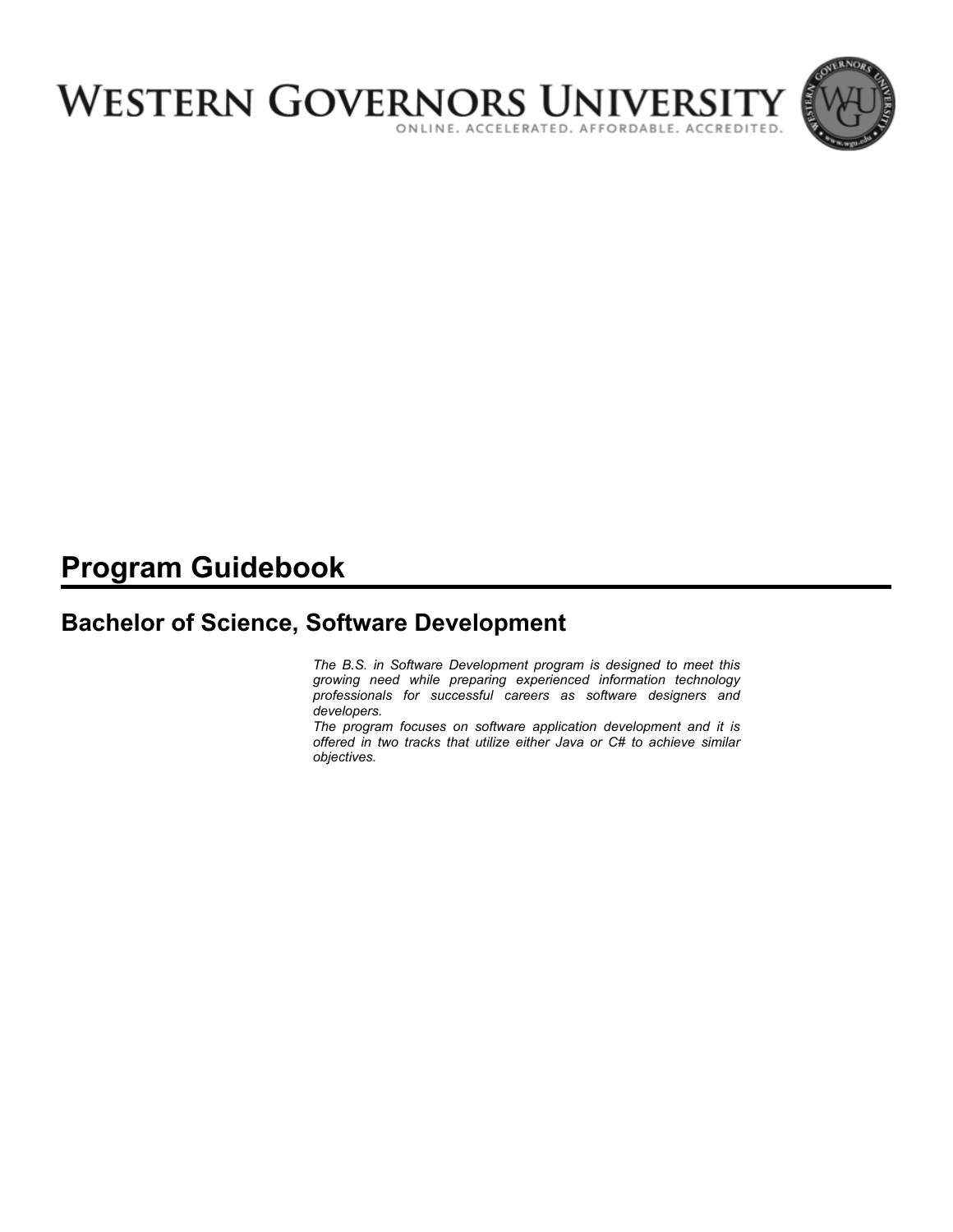# **Understanding the Competency-Based Approach**

Practically speaking, how do competency-based programs like those offered at Western Governors University (WGU) work? Unlike traditional universities, WGU does not award degrees based on completion of a certain number of credit hours or a certain set of required courses. Instead, you will earn your degree by demonstrating your skills, knowledge, and understanding of important concepts.

Progress through a degree program is governed not by the amount of time you spend in class but by your ability to demonstrate mastery of competencies as you complete required courses. Of course, you will need to engage in learning experiences as you review competencies or develop knowledge and skills in areas in which you may be weak. To help you acquire the knowledge and skills you need to complete your courses and program, WGU provides a rich array of learning resources. Your program mentor will work closely with you to help you understand the competencies required for your program and to help you create a schedule for completing your courses. You will also work closely with course instructors as you engage in each of your courses. As subject matter experts, course instructors will guide you through the content you must master to pass the course assessments.

The benefit of this competency-based system is that enables students who are knowledgeable about a particular subject to make accelerated progress toward completing a degree, even if they lack college experience. You may have gained skills and knowledge of a subject while on the job, accumulated wisdom through years of life experience, or already taken a course on a particular subject. WGU will award your degree based on the skills and knowledge that you possess and can demonstrate—not the number of credits hours on your transcript.

# **Accreditation**

Western Governors University is the only university in the history of American higher education to have earned accreditation from four regional accrediting commissions. WGU's accreditation was awarded by (1) the Northwest Commission on Colleges and Universities, (2) the Higher Learning Commission of the North Central Association of Colleges and Schools, (3) the Accrediting Commission for Community and Junior Colleges of the Western Association of Schools and Colleges, and (4) the Accrediting Commission for Senior Colleges and Universities of the Western Association of Schools and Colleges. The university's accreditation status is now managed by the Northwest Commission on Colleges and Universities (NWCCU), which reaffirmed WGU's accreditation in February 2020. The WGU Teachers College is accredited at the initial-licensure level by the Council for the Accreditation of Educator Preparation (CAEP) and by the Association for Advancing Quality in Educator Preparation (AAQEP). The nursing programs are accredited by the Commission on Collegiate Nursing Education (CCNE). The Health Information Management program is accredited by the Commission on Accreditation for Health Informatics and Information Management Education (CAHIIM). The College of Business programs are accredited by the Accreditation Council for Business Schools and Programs (ACBSP).

### **The Degree Plan**

The focus of your program is your personalized Degree Plan. The Degree Plan is a detailed blueprint of the courses you will need to complete in order to earn your degree. The Degree Plan also lays out the accompanying learning resources and assessments that compose your program. The list of courses in the Degree Plan is often referred to as the standard path. The amount of time it takes to complete your program depends on both the amount of new information you need to learn and the amount of time you plan to devote each week to study. Your program mentor and course instructors will help you assess your strengths and development needs to establish a study plan.

Students vary widely in the specific skills and information they need to learn. For example, some students may be highly knowledgeable in a particular subject matter and would not need to engage in new learning opportunities. Other students may find that portions of the program require them to learn new information and that they need to take an online class or participate in a study module to acquire the knowledge and skills needed to fulfill program competencies in that area. Some individuals may be able to devote as little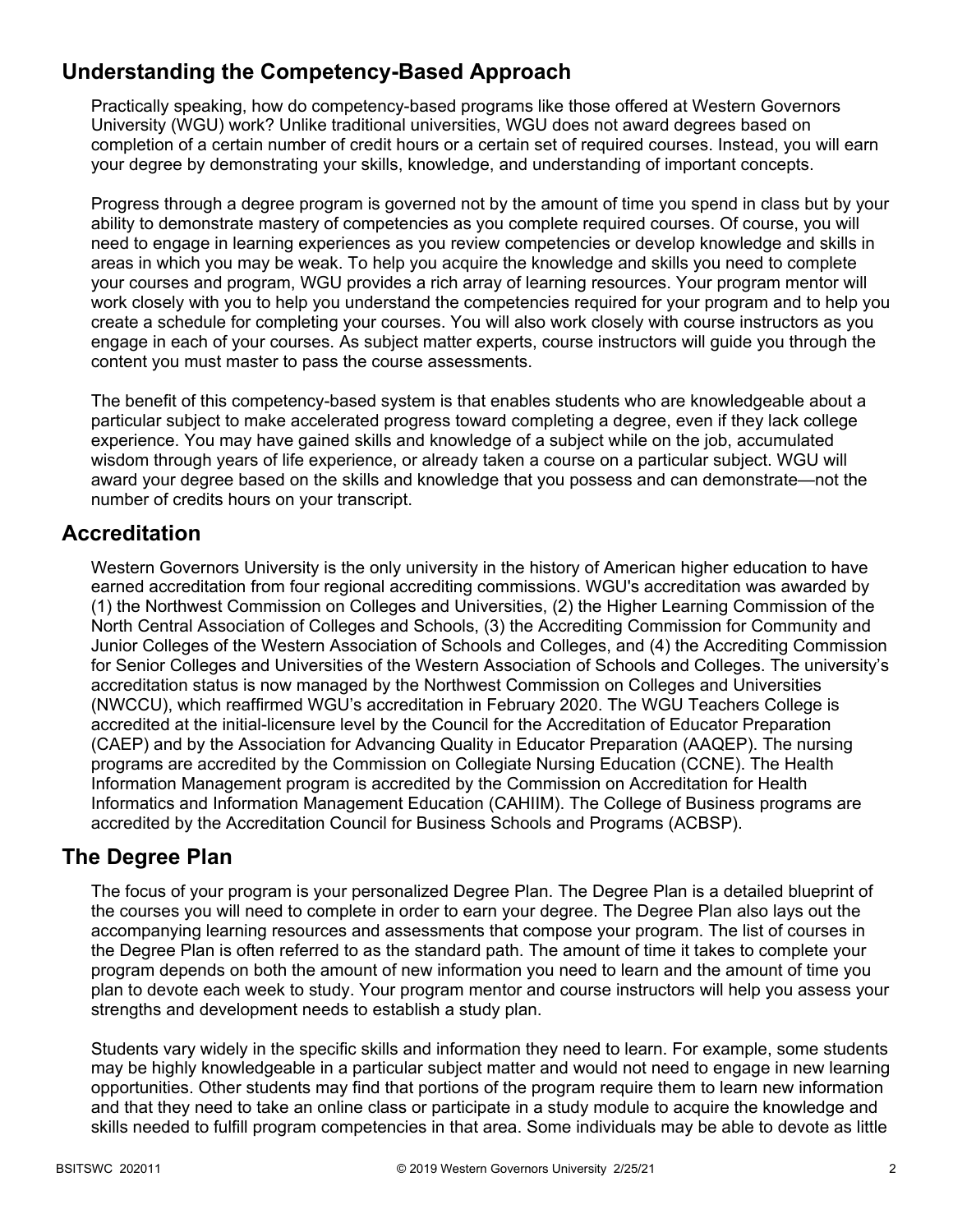as 15–20 hours per week to the program, while others may need to devote more time. For this reason, pre-assessments are there to help your program mentor form a profile of your prior knowledge and create a personalized Degree Plan.

# **How You Will Interact with Faculty**

At WGU, faculty serve in specialized roles, and they will work with you individually to provide the guidance, instruction, and support you will need to succeed and graduate. As a student, it is important for you to take advantage of this support. It is key to your progress and ultimate success.

Upon your enrollment, you will be assigned a program mentor—an expert in your field of study who will provide you with regular program-level guidance and support from the day you start until the day you graduate. Your program mentor will set up regular telephone appointments (weekly at first) with you, which you will be expected to keep. The mentor will review program competencies with you and work with you to develop a plan and schedule for your coursework. Your program mentor will serve as your main point of contact throughout your program—helping you set weekly study goals, recommending specific learning materials, telling you what to expect in courses, and keeping you motivated. In addition to regular calls, your program mentor is available to help you resolve questions and concerns as they arise.

You will also be assigned to a course instructor for each course. Course instructors are doctoral-level subject matter experts who will assist your learning in each individual course. When you begin a new course, your assigned course instructor will actively monitor your progress and will be in touch to offer one-on-one instruction and to provide you with information about webinars, cohort sessions, and other learning opportunities available to help you acquire the competencies you need to master the course. Your course instructor can discuss your learning for the course, help you find answers to content questions, and give you the tools to navigate the course successfully. In addition, you will communicate with course instructors by posting in the online learning community and participating in live discussion sessions such as webinars and cohorts.

For many of the courses at WGU, you will be required to complete performance assessments. These include reports, papers, presentations, and projects that let you demonstrate your mastery of the required competencies. A separate group of faculty members, called evaluators, will review your work to determine whether it meets requirements. Evaluators are also subject matter experts in their field of evaluation. If your assessment needs further work before it "passes," these evaluators, who review your work anonymously, will provide you with instructional feedback to help you meet evaluation standards and allow you to advance.

# **Connecting with Other Mentors and Fellow Students**

As you proceed through your Degree Plan, you will have direct contact with multiple faculty members. These communications can take a variety of forms, including participation in one-on-one discussions, chats in the learning communities, and live cohort and webinar opportunities. As a WGU student, you will have access to your own personal MyWGU Student Portal, which will provide a gateway to your courses of study, learning resources, and learning communities where you will interact with faculty and other students.

The learning resources in each course are specifically designed to support you as you develop competencies in preparation for your assessments. These learning resources may include reading materials, videos, tutorials, cohort opportunities, community discussions, and live discussions that are guided by course instructors who are experts in their field. You will access your program community during your orientation course to network with peers who are enrolled in your program and to receive continued support through professional enrichment and program-specific chats, blogs, and discussions. WGU also provides Student Services associates to help you and your program mentor solve any special problems that may arise.

# **Orientation**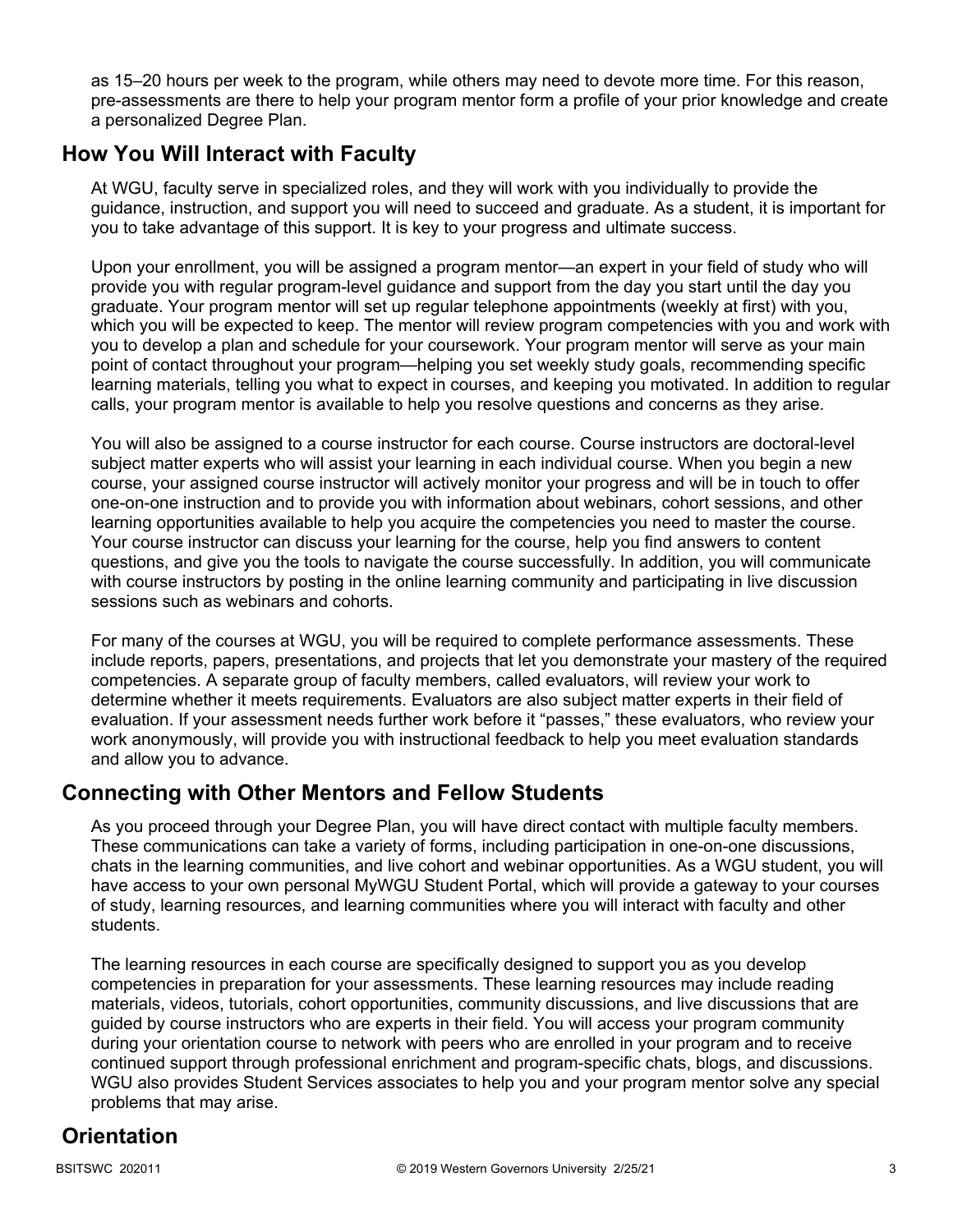The WGU orientation course focuses on acquainting you with WGU's competency-based model, distance education, technology, and other resources and tools available for students. You will also utilize WGU program and course communities, participate in activities, and get to know other students at WGU. The orientation course must be completed before you can start your first term at WGU.

# **Transferability of Prior College Coursework**

Because WGU is a competency-based institution, it does not award degrees based on credits but rather on demonstration of competency. However, if you have completed college coursework at another accredited institution, or if you have completed industry certifications, you may have your transcripts and certifications evaluated to determine if you are eligible to receive some transfer credit. The guidelines for determining what credits will be granted varies based on the degree program. Students entering graduate programs must have their undergraduate degree verified before being admitted to WGU. To review more information in regards to transfer guidelines based on the different degree programs, you may visit the Student Handbook found at the link below and search for "Transfer Credit Evaluation."

### [Click here for the Student Handbook](http://cm.wgu.edu/)

WGU does not waive any requirements based on a student's professional experience and does not perform a "résumé review" or "portfolio review" that will automatically waive any degree requirements. Degree requirements and transferability rules are subject to change in order to keep the degree content relevant and current.

Remember, WGU's competency-based approach lets you take advantage of your knowledge and skills, regardless of how you obtained them. Even when you do not directly receive credit, the knowledge you possess may help you accelerate the time it takes to complete your degree program.

# **Continuous Enrollment, On Time Progress, and Satisfactory Academic Progress**

WGU is a "continuous enrollment" institution, which means you will be automatically enrolled in each of your new terms while you are at WGU. Each term is six months long. Longer terms and continuous enrollment allow you to focus on your studies without the hassle of unnatural breaks between terms that you would experience at a more traditional university. At the end of every six-month term, you and your program mentor will review the progress you have made and revise your Degree Plan for your next sixmonth term.

WGU requires that students make measurable progress toward the completion of their degree programs every term. We call this "On-Time Progress," denoting that you are on track and making progress toward on-time graduation. As full-time students, graduate students must enroll in at least 8 competency units each term, and undergraduate students must enroll in at least 12 competency units each term. Completing at least these minimum enrollments is essential to On-Time Progress and serves as a baseline from which you may accelerate your program. We measure your progress based on the courses you are able to pass, not on your accumulation of credit hours or course grades. Every time you pass a course, you are demonstrating that you have mastered skills and knowledge in your degree program. For comparison to traditional grading systems, passing a course means you have demonstrated competency equivalent to a "B" grade or better.

WGU assigns competency units to each course in order to track your progress through the program. A competency unit is equivalent to one semester credit of learning. Some courses may be assigned 3 competency units while others may be as large as 12 competency units.

Satisfactory Academic Progress (SAP) is particularly important to students on financial aid because you must achieve SAP in order to maintain eligibility for financial aid. We will measure your SAP quantitatively by reviewing the number of competency units you have completed each term. In order to remain in good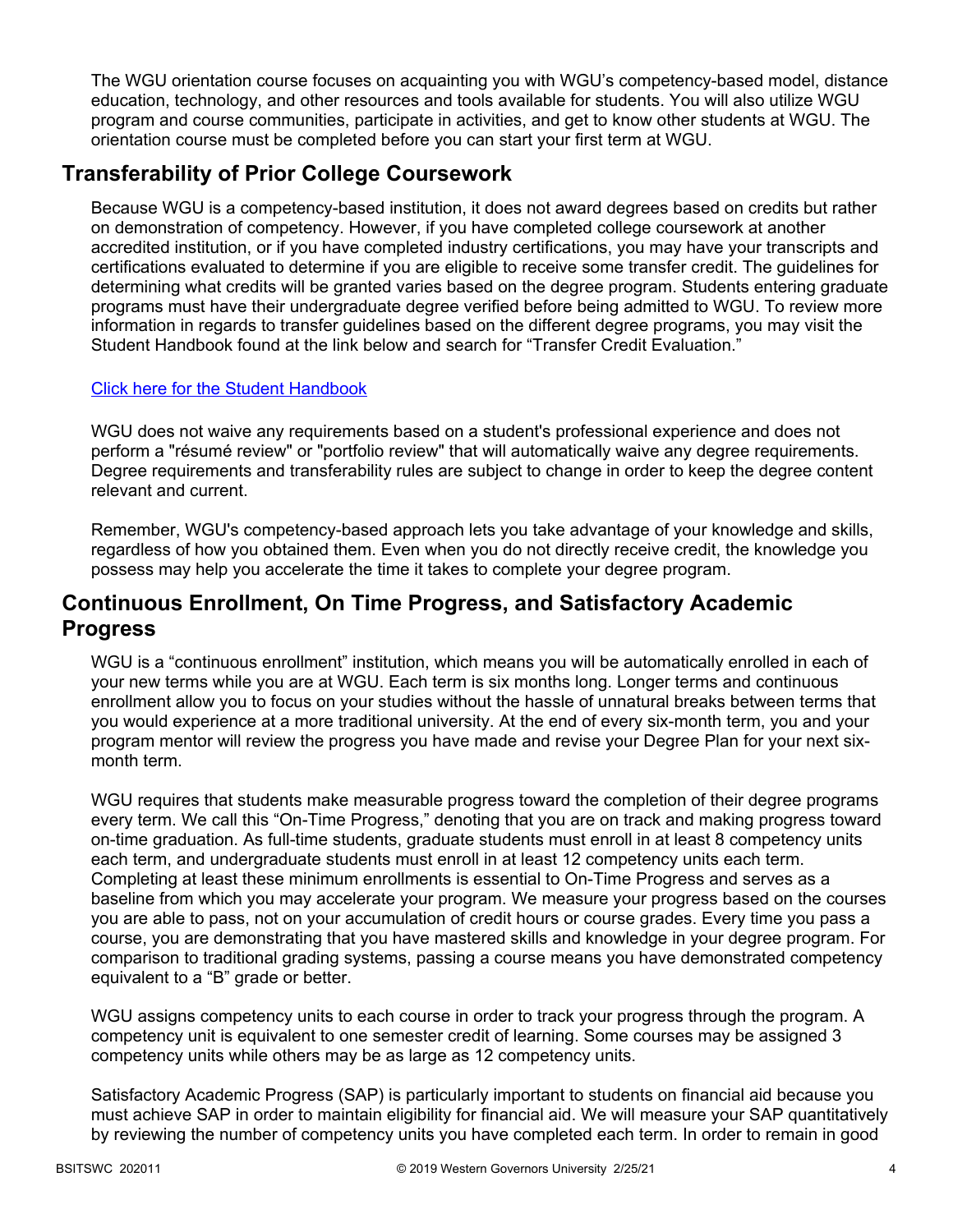academic standing, you must complete at least 66.67% of the units you attempt over the length of your program—including any courses you add to your term to accelerate your progress. Additionally, during your first term at WGU you must pass at least 3 competency units in order to remain eligible for financial aid. We know that SAP is complex, so please contact a financial aid counselor should you have additional questions. \*Please note: The Endorsement Preparation Program in Educational Leadership is not eligible for federal financial aid.

### **Courses**

Your Degree Plan includes courses needed to complete your program. To obtain your degree, you will be required to demonstrate your skills and knowledge by completing the assessment(s) for each course. In general there are two types of assessments: performance assessments and objective assessments. Performance assessments contain, in most cases, multiple scored tasks such as projects, essays, and research papers. Objective assessments include multiple-choice items, multiple-selection items, matching, short answer, drag-and-drop, and point-and-click item types, as well as case study and videobased items. Certifications verified through third parties may also be included in your program. More detailed information about each assessment is provided in each course of study.

### **Learning Resources**

WGU works with many different educational partners, including enterprises, publishers, training companies, and higher educational institutions, to provide high-quality and effective learning resources that match the competencies you are developing. These vary in type, and may be combined to create the best learning experience for your course. A learning resource can be an e-textbook, online module, study guide, simulation, virtual lab, tutorial, or a combination of these. The cost of most learning resources are included in your tuition and Learning Resource Fee. They can be accessed or enrolled for through your courses. Some degree-specific resources are not covered by your tuition, and you will need to cover those costs separately. WGU also provides a robust library to help you obtain additional learning resources, as needed.

Mobile Compatibility:

The following article provides additional details about the current state of mobile compatibility for learning resources at WGU. It includes a list that can be referenced to determine the mobile friendliness of all core course materials used in a program.

 [Student Handbook article: Can I use my mobile device for learning resources?](https://cm.wgu.edu/t5/Frequently-Asked-Questions/Can-I-use-my-mobile-device-for-learning-resources/ta-p/396)

### **Standard Path**

As previously mentioned, competency units (CUs) have been assigned to each course in order to measure your academic progress. If you are an undergraduate student, you will be expected to enroll in a minimum of 12 competency units each term. Graduate students are expected to enroll in a minimum of 8 competency units each term. A standard plan for a student for this program who entered WGU without any transfer units would look similar to the one on the following page. Your personal progress can be faster, but your pace will be determined by the extent of your transfer units, your time commitment, and your determination to proceed at a faster rate.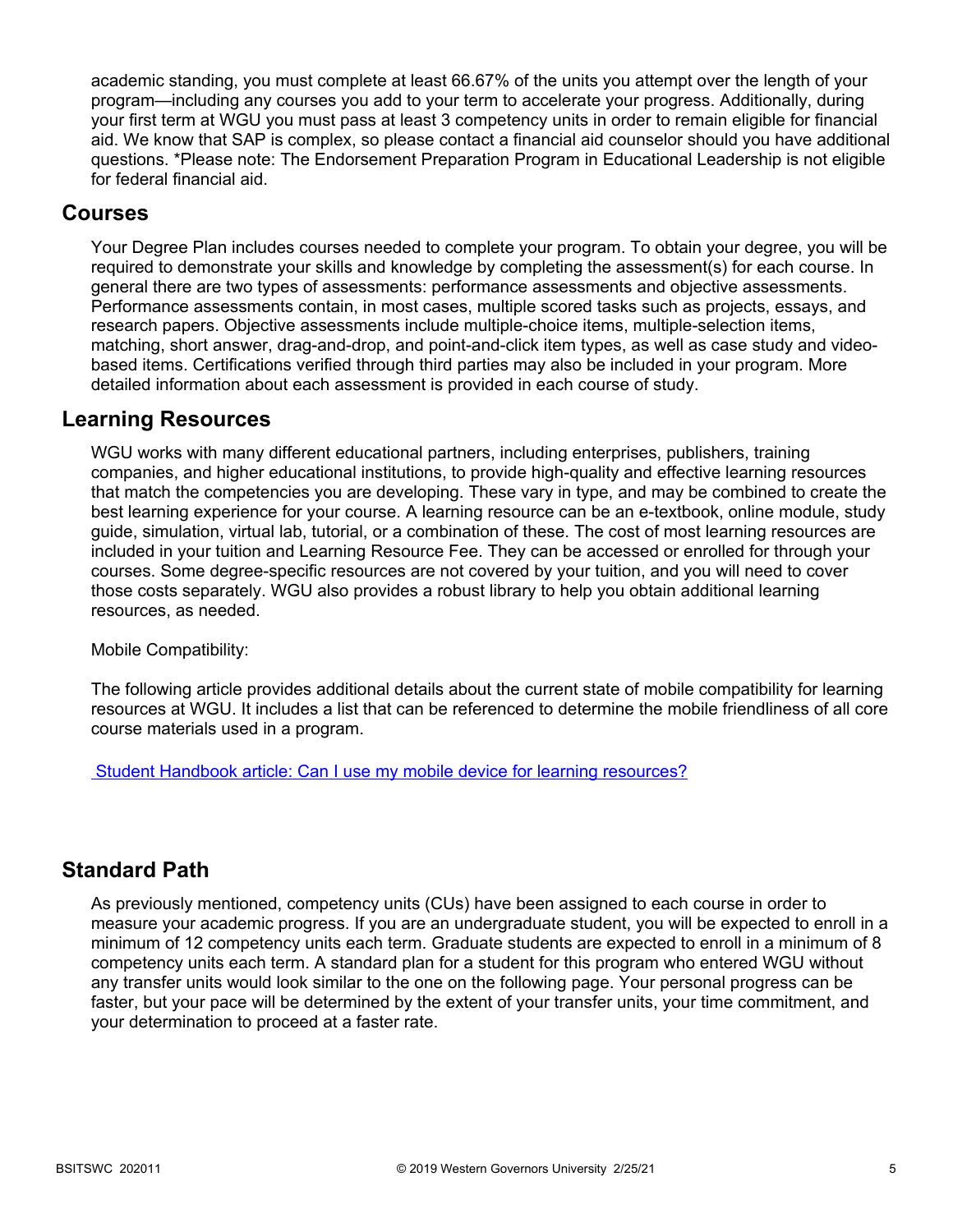# **Standard Path** *for* **Bachelor of Science, Software Development**

| <b>Course Description</b>                  | <b>CU<sub>s</sub></b> | <b>Term</b>    |
|--------------------------------------------|-----------------------|----------------|
| Introduction to IT                         | 4                     | 1              |
| Scripting and Programming - Foundations    | 3                     | 1              |
| Introduction to Communication              | 3                     | 1              |
| <b>English Composition I</b>               | 3                     | 1              |
| <b>Technical Communication</b>             | 3                     | $\overline{2}$ |
| <b>Applied Probability and Statistics</b>  | 3                     | $\overline{2}$ |
| <b>Critical Thinking and Logic</b>         | 3                     | $\overline{2}$ |
| Web Development Foundations                | 3                     | $\overline{2}$ |
| <b>Integrated Physical Sciences</b>        | 3                     | 3              |
| <b>Network and Security - Foundations</b>  | 3                     | 3              |
| <b>Applied Algebra</b>                     | 3                     | 3              |
| <b>IT Foundations</b>                      | 4                     | 3              |
| <b>IT Applications</b>                     | 4                     | 4              |
| Data Management - Foundations              | 3                     | 4              |
| Introduction to Humanities                 | 3                     | 4              |
| <b>Business of IT - Project Management</b> | 4                     | 4              |
| Introduction to Geography                  | 3                     | 5              |
| Scripting and Programming - Applications   | 4                     | 5              |
| American Politics and the US Constitution  | 3                     | 5              |
| <b>Business of IT - Applications</b>       | 4                     | 5              |
| Ethics in Technology                       | 3                     | 6              |
| Data Management - Applications             | 4                     | 6              |
| Data Structures and Algorithms I           | 4                     | 6              |
| <b>Software Engineering</b>                | 4                     | 6              |
| Organizational Behavior and Leadership     | 3                     | 7              |
| <b>Web Development Applications</b>        | 6                     | $\overline{7}$ |
| Software I-C#                              | 6                     | $\overline{7}$ |
| User Interface Design                      | 4                     | 8              |
| User Experience Design                     | 3                     | 8              |
| Software II - Advanced C#                  | 6                     | 8              |
| <b>Software Quality Assurance</b>          | 3                     | 9              |
| Mobile Application Development Using C#    | 3                     | 9              |
| <b>Advanced Data Management</b>            | 3                     | 9              |
| <b>Software Development Capstone</b>       | 4                     | 9              |

# **Changes to Curriculum**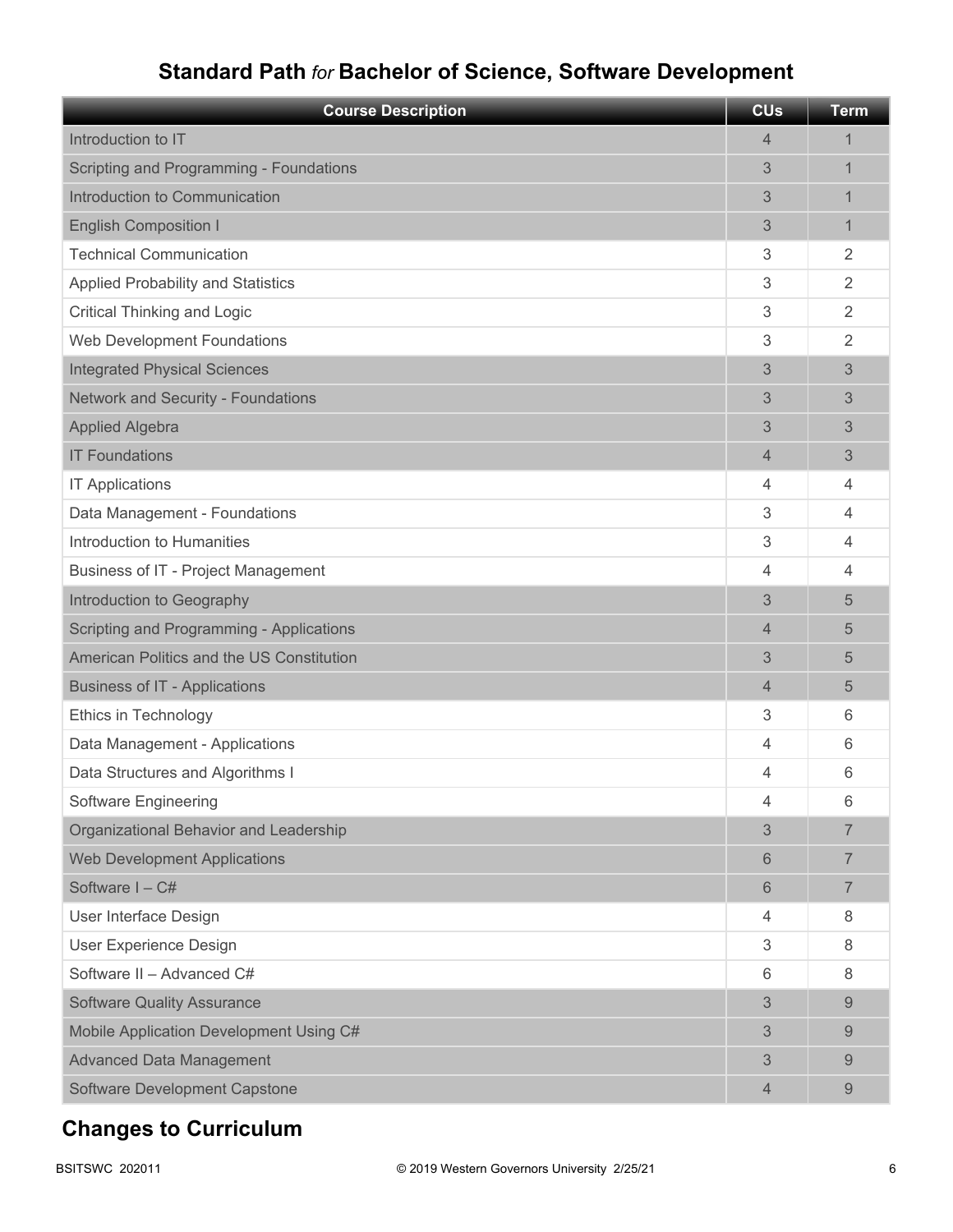WGU publishes an Institutional Catalog, which describes the academic requirements of each degree program. Although students are required to complete the program version current at the time of their enrollment, WGU may modify requirements and course offerings within that version of the program to maintain the currency and relevance of WGU's competencies and programs. When program requirements are updated, students readmitting after withdrawal from the university will be expected to re-enter into the most current catalog version of the program.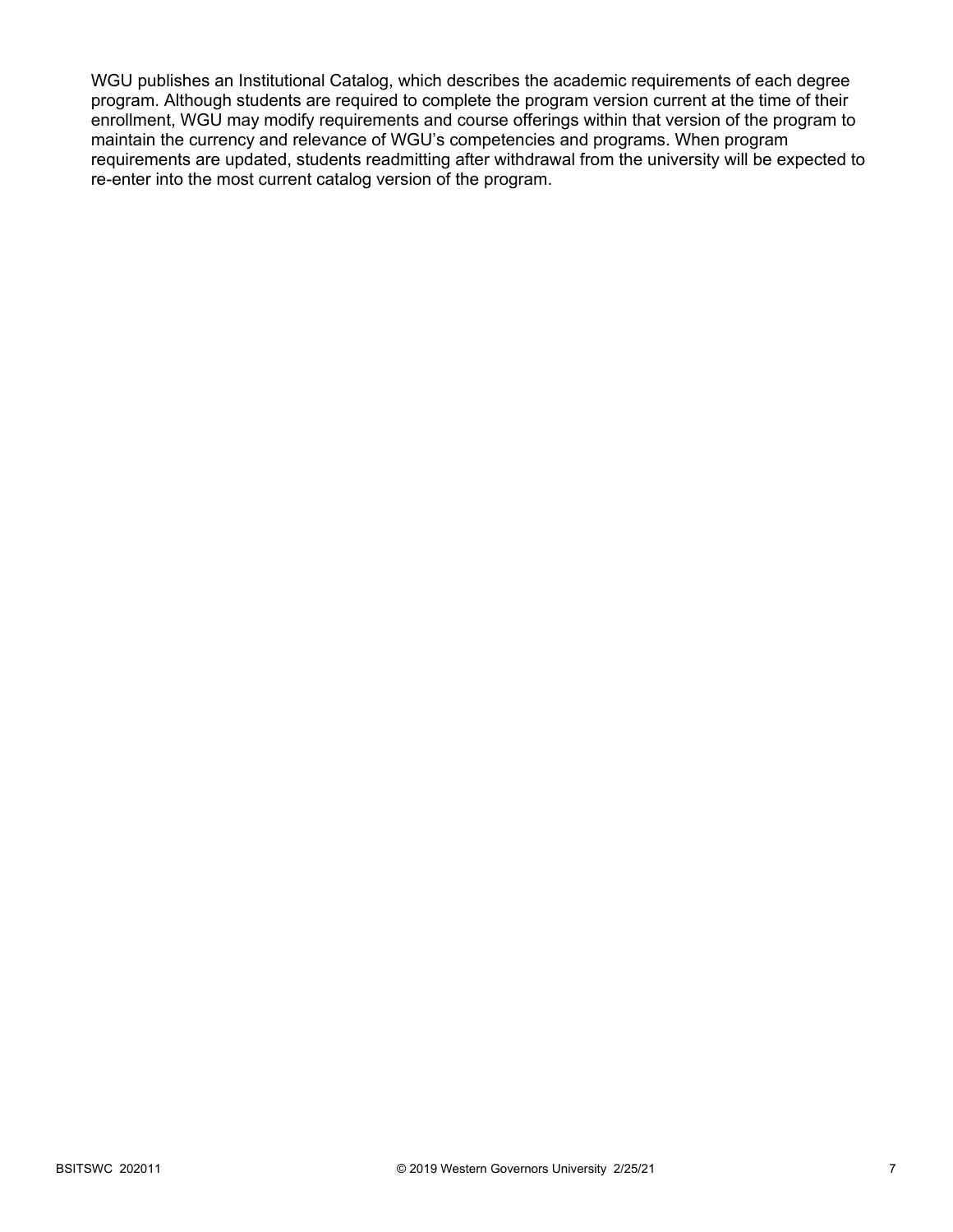# **Areas of Study** for **Bachelor of Science, Software Development**

The following section includes the areas of study in the program, with their associated courses. Your specific learning resources and level of instructional support will vary based on the individual competencies you bring to the program and your confidence in developing the knowledge, skills, and abilities required in each area of the degree. The Degree Plan and learning resources are dynamic, so you need to review your Degree Plan and seek the advice of your mentor regarding the resources before you purchase them.

### **IT Fundamentals**

### **Introduction to IT**

Introduction to IT examines information technology as a discipline and the various roles and functions of the IT department as business support. Students are presented with various IT disciplines including systems and services, network and security, scripting and programming, data management, and business of IT, with a survey of technologies in every area and how they relate to each other and to the business.

*This course covers the following competencies:*

- *Begin your course by discussing your course planning tool report with your instructor and creating your personalized course plan together.*
- *The graduate describes IT as a discipline and discusses the history and future of computing as well as the currently used infrastructure.*
- *The graduate describes information technology systems and their role in converting data to organizational knowledge.*
- *The graduate identifies the role of different types of software in a computing environment and explains the fundamentals of software development.*
- *The graduate recognizes and describes functions of basic computer hardware components.*
- *The graduate describes the structure, function, and security associated with networks.*
- *The graduate identifies common software architectures, development techniques, and the relationship between software and its environment.*
- *The graduate explains the structure and function of databases.*
- *The graduate explains the role of technology in today's business environment and describes basic concepts of project management.*
- *The graduate evaluates ethical concerns involved in the use of technology.*

### **IT Foundations**

IT Foundations is the first course in a two-part series preparatory for the CompTIA A+ exam, Part I. Students will gain an understanding of personal computer components and their functions in a desktop system; computer data storage and retrieval; classifying, installing, configuring, optimizing, upgrading, and troubleshooting printers, laptops, portable devices, operating systems, networks, and system security; recommending appropriate tools, diagnostic procedures, preventative maintenance and troubleshooting techniques for personal computer components in a desktop system; strategies for identifying, preventing, and reporting safety hazards and environmental/human accidents in a technological environments; and effective communication with colleagues and clients as well as job-related professional behavior.

- *Begin your course by discussing your course planning tool report with your instructor and creating your personalized course plan together.*
- *The graduate configures client-side virtualization to meet organizational requirements.*
- *The graduate determines appropriate diagnostic and repair strategies for common personal computer hardware, access to network resources, and network connectivity.*
- *The graduate recommends appropriate strategies for classifying, installing, configuring, optimizing, upgrading, and troubleshooting laptops and mobile devices.*
- *The graduate recommends appropriate strategies for classifying, installing, configuring, optimizing, and upgrading basic network types.*
- *The graduate demonstrates an understanding of personal computer components and their function in a desktop*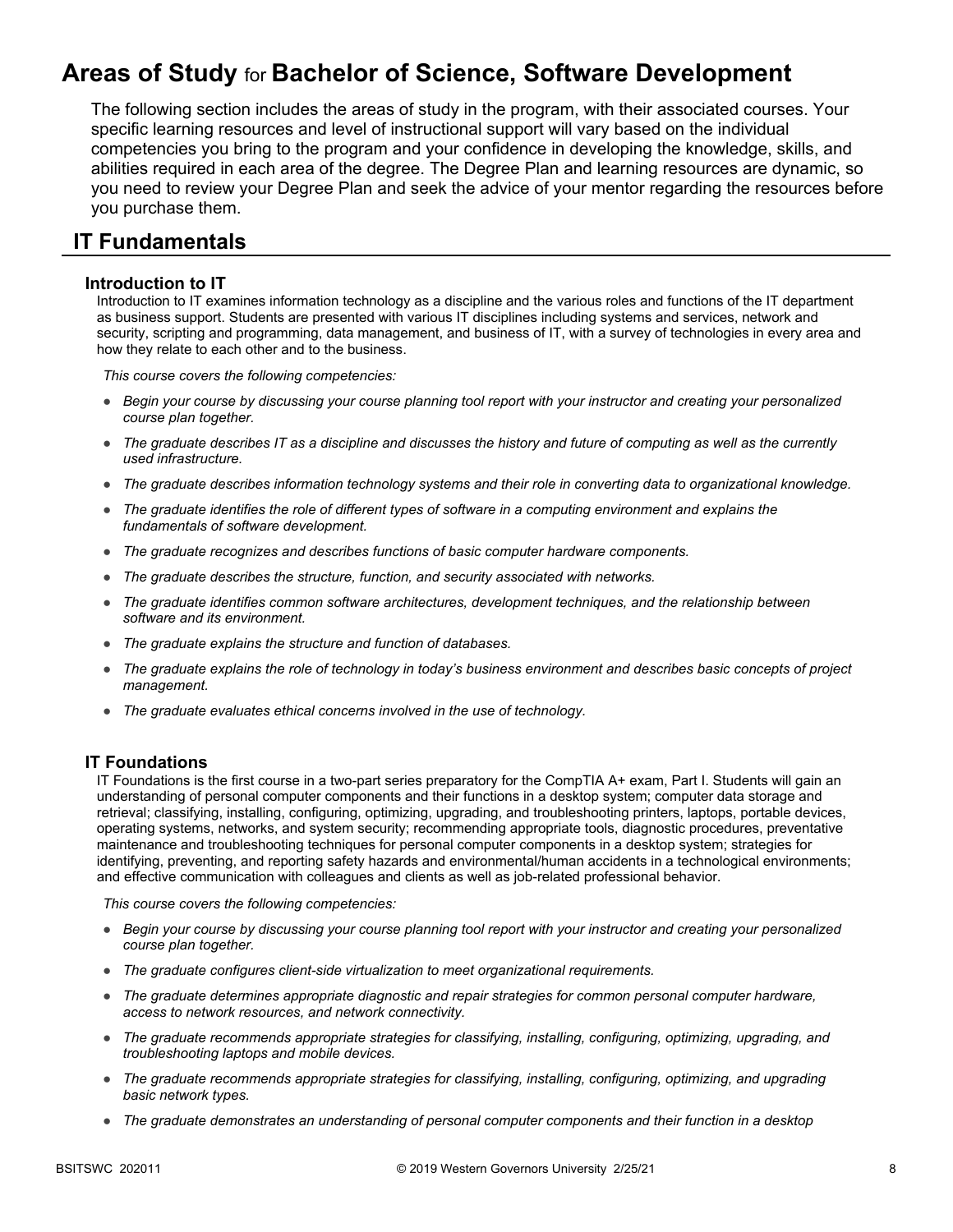### **IT Applications**

IT Applications is a continuation of the IT Foundations course preparatory for the CompTIA A+ exam, Part II. Students will gain an understanding of personal computer components and their functions in a desktop system. Also covered is computer data storage and retrieval including classifying, installing, configuring, optimizing, upgrading, and troubleshooting printers, laptops, portable devices, operating systems, networks, and system security. Other areas include recommending appropriate tools, diagnostic procedures, preventative maintenance, and troubleshooting techniques for personal computer components in a desktop system. The course then finishes with strategies for identifying, preventing, and reporting safety hazards and environmental/human accidents in a technological environment, and effective communication with colleagues and clients as well as job-related professional behavior. This course builds on the understanding of hardware from IT Foundations and is designed to build the skills to support 4 core components: Operating Systems, Security, Software Troubleshooting, and Operational Procedures. These are core competencies for IT professionals from cloud engineers to data analysts, and will empower you with a better understanding of the tools used during your career. The following course is a prerequisite: C393 IT Foundations.

*This course covers the following competencies:*

- *Begin your course by discussing your course planning tool report with your instructor and creating your personalized course plan together.*
- *The graduate determines appropriate tools, diagnostic procedures, preventive maintenance, security, malware removal, and troubleshooting techniques for common personal computer and mobile operating systems (mobile and personal computer) and applications.*
- *The graduate determines appropriate strategies to implement documentation, change management and disaster*  recovery, and explain common safety, environmental concerns; explain addressing prohibited content; use professional *communication techniques.*
- *The graduate determines appropriate strategies for classifying, installing, configuring, optimizing, upgrading, and troubleshooting computer operating systems.*
- *The graduate determines appropriate strategies for classifying, controlling access, setting permission, configuring, optimizing, and upgrading basic system security.*

# **Scripting and Programming**

### **Scripting and Programming - Foundations**

Scripting and Programming - Foundations provides an introduction to programming, covering basic elements such as variables, data types, flow control, and design concepts. The course is language-agnostic in nature, ending in a survey of languages and introduces the distinction between interpreted and compiled languages. There are no prerequisites for this course.

*This course covers the following competencies:*

- *Begin your course by discussing your course planning tool report with your instructor and creating your personalized course plan together.*
- *The graduate examines basic computer programming elements, including data types, constants, variables, operators, and expressions.*
- *The graduate determines how to achieve programming goals through functions and control structure.*
- *The graduate interprets algorithms.*
- *The graduate describes steps of the software design process.*
- *The graduate compares various scripting and programming languages.*

# **General Education**

#### **Introduction to Communication**

This introductory communication course allows candidates to become familiar with the fundamental communication theories and practices necessary to engage in healthy professional and personal relationships. Candidates will survey human communication on multiple levels and critically apply the theoretical grounding of the course to interpersonal, intercultural, small group, and public presentational contexts. The course also encourages candidates to consider the influence of language, perception, culture, and media on their daily communicative interactions. In addition to theory, candidates will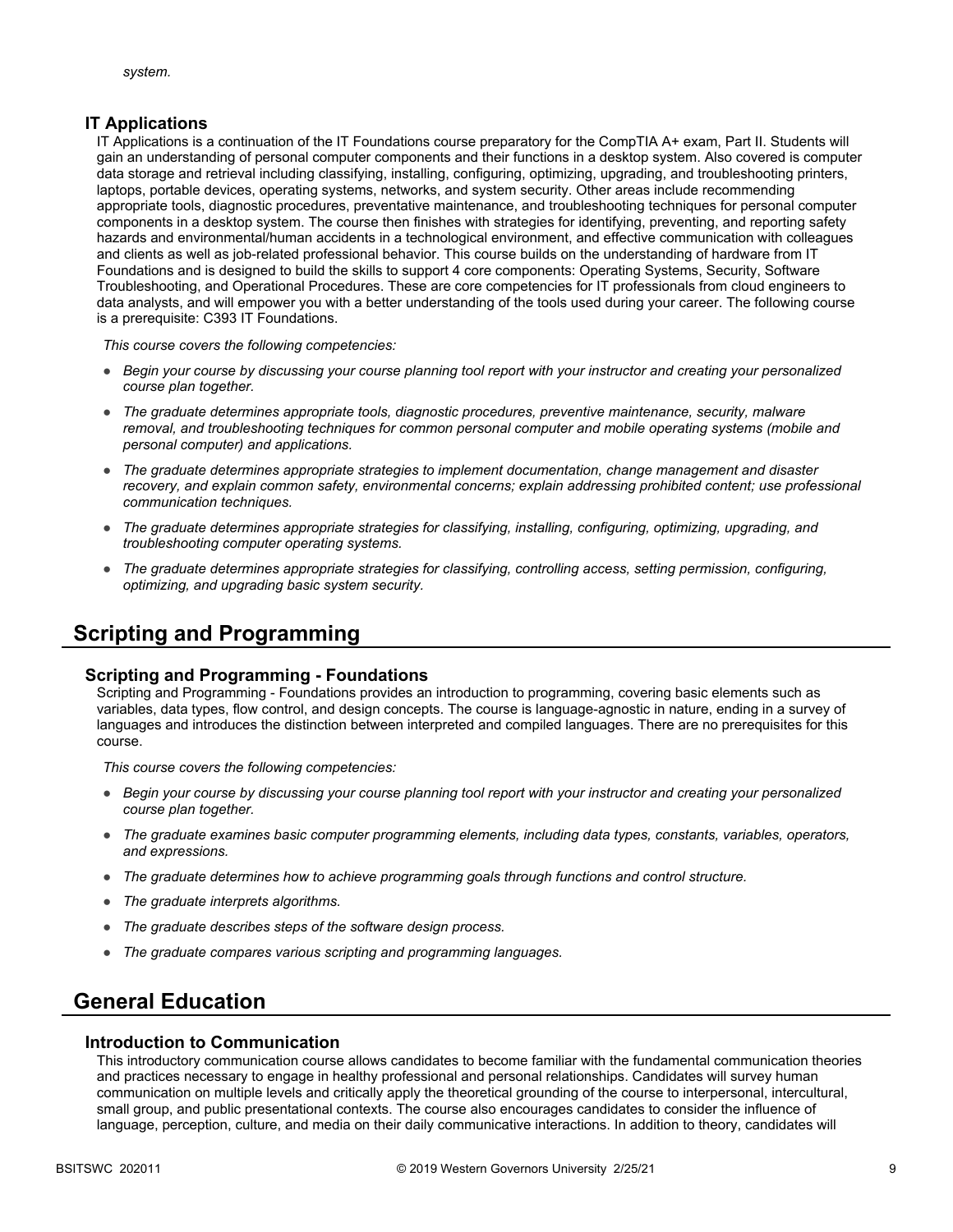engage in the application of effective communication skills through systematically preparing and delivering an oral presentation. By practicing these fundamental skills in human communication, candidates become more competent communicators as they develop more flexible, useful, and discriminatory communicative practices in a variety of contexts. Note: There are references within this video to Taskstream. If Taskstream is not part of your student experience, please disregard, and locate your task(s) within your course.

*This course covers the following competencies:*

- *Begin your course by discussing your course planning tool report with your instructor and creating your personalized course plan together.*
- *The graduate applies foundational elements of effective communication.*
- *The graduate applies appropriate communication strategies in interpersonal and group contexts.*
- *The graduate utilizes appropriate presentational communication strategies in personal and professional settings.*

### **English Composition I**

English Composition I introduces candidates to the types of writing and thinking that are valued in college and beyond. Candidates will practice writing in several genres with emphasis placed on writing and revising academic arguments. Instruction and exercises in grammar, mechanics, research documentation, and style are paired with each module so that writers can practice these skills as necessary. Composition I is a foundational course designed to help candidates prepare for success at the college level. There are no prerequisites for English Composition I.

*This course covers the following competencies:*

- *Begin your course by discussing your course planning tool report with your instructor and creating your personalized course plan together.*
- *The graduate applies appropriate grammatical rules, sentence structure, and writing conventions.*
- *The graduate selects appropriate rhetorical strategies that improve writing and argumentation.*
- *The graduate appropriately uses a given writing style.*
- *The graduate uses appropriate writing and revision strategies.*
- *The graduate integrates credible and relevant sources into written arguments.*
- *The graduate composes an appropriate narrative for a given context.*
- *The graduate composes an appropriate argumentative essay for a given context.*

### **Applied Probability and Statistics**

Applied Probability and Statistics helps candidates develop competence in the fundamental concepts of basic statistics including introductory algebra and graphing; descriptive statistics; regression and correlation; and probability. Statistical data and probability are used in everyday life, science, business, information technology, and educational settings to make informed decisions about the validity of studies and the effect of data on decisions. This course discusses what constitutes sound research design and how to appropriately model phenomena using statistical data. Additionally, the content covers simple probability calculations based on events that occur in the business and IT industries. No prerequisites are required for this course.

- *Begin your course by discussing your course planning tool report with your instructor and creating your personalized course plan together.*
- *The graduate applies the operations, processes, and procedures of fractions, decimals, and percentages to evaluate quantitative expressions.*
- *The graduate applies the operations, processes, and procedures of basic algebra to evaluate quantitative expressions, and to solve equations and inequalities.*
- *The graduate evaluates categorical and quantitative data pertaining to a single variable using appropriate graphical displays and numerical measures.*
- *The graduate evaluates the relationship between two variables through interpretation of visual displays and numerical measures.*
- *The graduate evaluates the relationship between two quantitative variables through correlation and regression.*
- *The graduate applies principles and methods of probability-based mathematics to explain and solve problems.*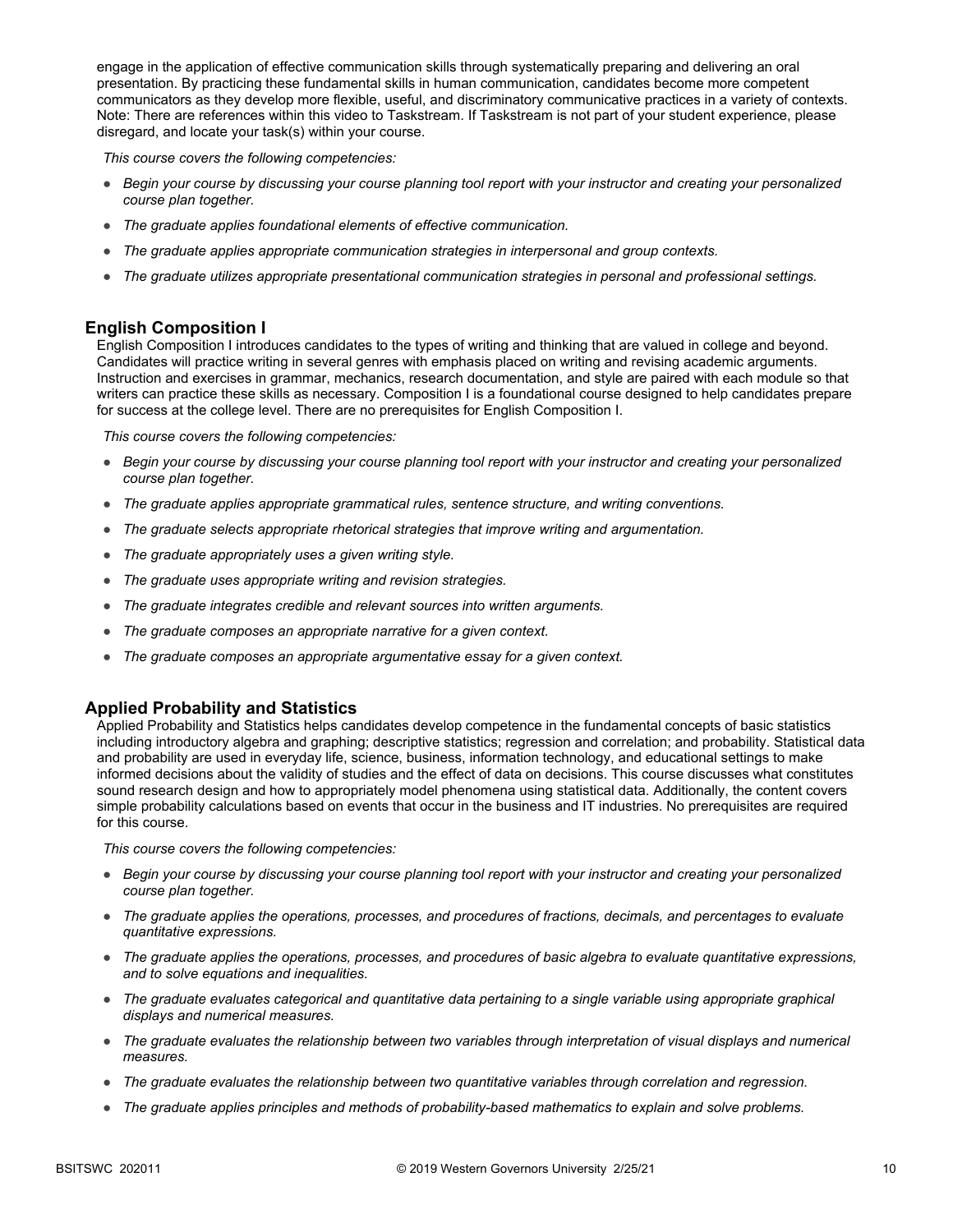### **Critical Thinking and Logic**

Reasoning and Problem Solving helps candidates internalize a systematic process for exploring issues that takes them beyond an unexamined point of view and encourages them to become more self-aware thinkers by applying principles of problem identification and clarification, planning and information gathering, identifying assumptions and values, analyzing and interpreting information and data, reaching well-founded conclusions, and identifying the role of critical thinking in disciplines and professions.

*This course covers the following competencies:*

- *Begin your course by discussing your course planning tool report with your instructor and creating your personalized course plan together.*
- *The graduate analyzes open-ended problems by learning about the problem and evaluating the accuracy and relevance of different perspectives on the problem.*
- *The graduate evaluates different sources representing a range of perspectives on a problem in order to weigh the implications and consequences of different solutions to the problem.*
- *The graduate identifies internal and external biases and assumptions related to a problem, and evaluates the influence and validity of these biases and assumptions.*
- *The graduate synthesizes information to understand a problem's complexities and potential solutions, and then evaluates the reasoning and evidence in support of these different solutions.*
- *The graduate logically brings together information to arrive at a viable solution to a problem, and then clearly and accurately communicates the results.*
- *The graduate recognizes the value of critical thinking in identifying and understanding the underlying structures of the disciplines and professions.*

### **Integrated Physical Sciences**

This course provides students with an overview of the basic principles and unifying ideas of the physical sciences: physics, chemistry, and earth sciences. Course materials focus on scientific reasoning and practical, everyday applications of physical science concepts to help students integrate conceptual knowledge with practical skills.

*This course covers the following competencies:*

- *Begin your course by discussing your course planning tool report with your instructor and creating your personalized course plan together.*
- *The graduate describes the nature and process of science.*
- *The graduate examines applications of physics including fundamental concepts such as forces, motion, energy, and waves.*
- *The graduate examines applications of key chemistry concepts including the structure of matter and the behavior and conservation of matter in chemical reactions.*
- *The graduate describes the underlying organization, interactions, and processes within the Earth system including the Earth's structure and atmosphere, and Earth's interactions within the solar system.*

### **Applied Algebra**

Applied Algebra is designed to help candidates develop competence in working with functions, working with the algebra of functions, and using some applied properties of functions. Candidates will learn how to apply different kinds of functions to relevant, real-life examples. From there, the algebra of several families of functions will be explored, including linear, polynomial, exponential, and logistic functions. Candidates will also learn about relevant, applicable mathematical properties of each family of functions, including rate of change, concavity, maximizing/minimizing, and asymptotes. These properties will be used to solve problems related to a WGU major and make sense of problems in everyday living. Candidates should complete Applied Probability and Statistics or its equivalent prior to engaging in Applied Algebra.

- *Begin your course by discussing your course planning tool report with your instructor and creating your personalized course plan together.*
- *The graduate interprets the real-world meaning of various functions based on notation, graphical representations, and data representations.*
- *The graduate applies linear functions and their properties to real-world problems.*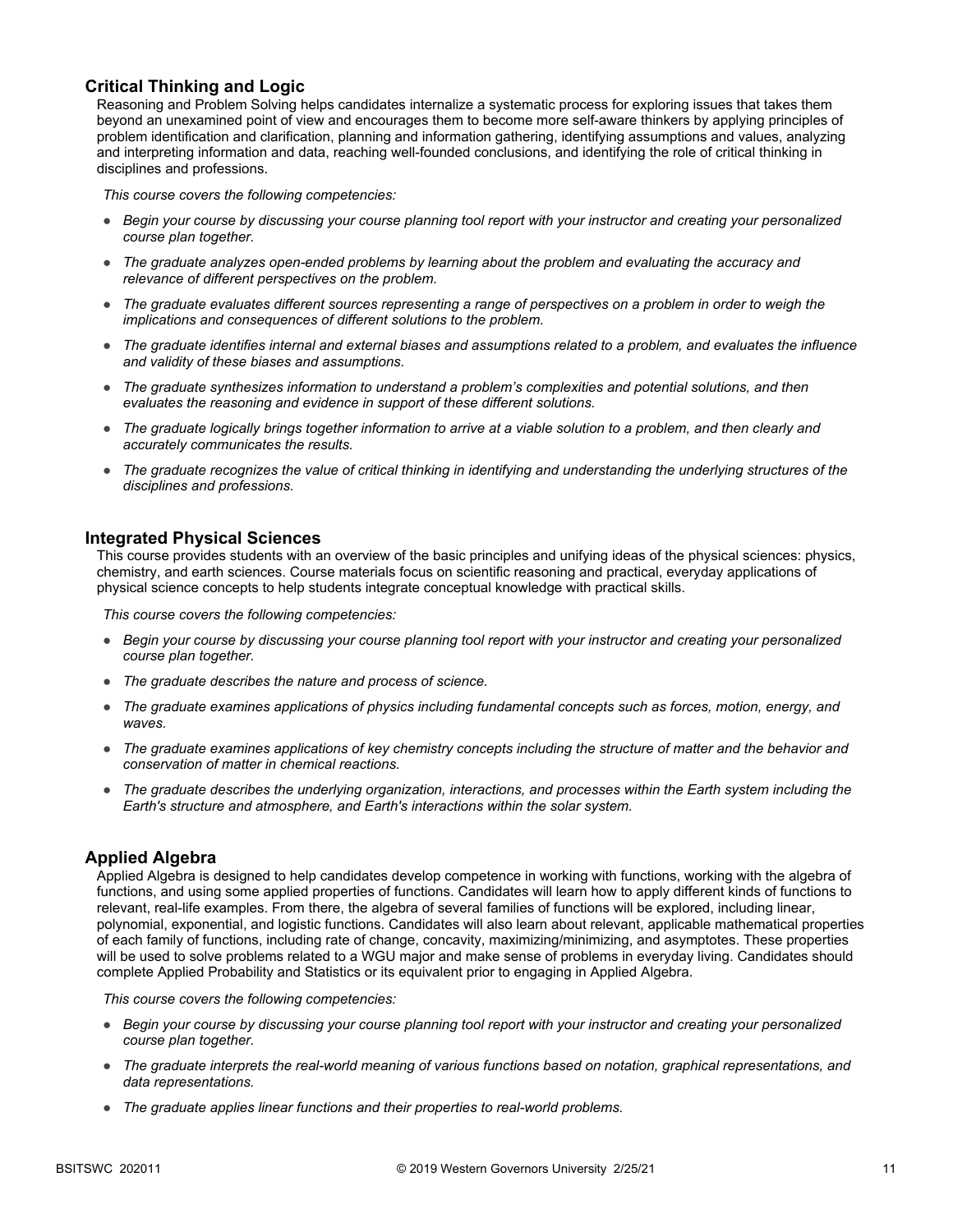- *The graduate applies polynomial functions and their properties to real-world problems.*
- *The graduate applies exponential functions and their properties to real-world problems.*
- *The graduate applies logistic functions and their properties to real-world problems.*
- *The graduate analyzes graphical depictions of real-world situations using functional properties.*
- *The graduate verifies the validity of a given model.*

### **Introduction to Humanities**

This introductory humanities course allows candidates to practice essential writing, communication, and critical thinking skills necessary to engage in civic and professional interactions as mature, informed adults. Whether through studying literature, visual and performing arts, or philosophy, all humanities courses stress the need to form reasoned, analytical, and articulate responses to cultural and creative works. Studying a wide variety of creative works allows candidates to more effectively enter the global community with a broad and enlightened perspective.

*This course covers the following competencies:*

- *Begin your course by discussing your course planning tool report with your instructor and creating your personalized course plan together.*
- *The graduate assesses the development of humans through the study of key concepts, disciplines, and primary influences of the humanities.*
- *The graduate analyzes the primary contributions and characteristics of humanities during the Classical period.*
- *The graduate analyzes the primary contributions and characteristics of humanities during the Renaissance.*
- *The graduate analyzes the primary contributions and characteristics of humanities during the Neoclassical and Enlightenment period.*
- *The graduate analyzes the primary contributions and characteristics of humanities during the Romantic period.*
- *The graduate analyzes the primary contributions and characteristics of humanities during the Realism movement.*

#### **Introduction to Geography**

This course will discuss geographic concepts, places and regions, physical and human systems, and the environment.

*This course covers the following competencies:*

- *Begin your course by discussing your course planning tool report with your instructor and creating your personalized course plan together.*
- *The graduate can describe and discuss fundamental concepts in geography.*
- *The graduate can describe and discuss places and regions.*
- *The graduate can describe and discuss physical systems.*
- *The graduate can describe and discuss human systems.*
- *The graduate can describe and discuss environment.*

### **American Politics and the US Constitution**

American Politics and the U.S. Constitution examines the evolution of representative government in the United States and the changing interpretations of the civil rights and civil liberties protected by the Constitution. This course will give candidates an understanding of the powers of the branches of the federal government, the continual tensions inherent in a federal system, the shifting relationship between state and federal governments, and the interactions between elected officials and the ever-changing electorate. This course will focus on such topics as the role of a free press in a democracy, the impact of changing demographics on American politics, and the debates over and expansion of civil rights. Upon completion of the course, candidates should be able to explain the basic functions of the federal government, describe the forces that shape American policy and politics, and be better prepared to participate in America's civic institutions. This course has no prerequisite.

- *Begin your course by discussing your course planning tool report with your instructor and creating your personalized course plan together.*
- *The graduate describes the influence of competing political ideologies on the development of the United States*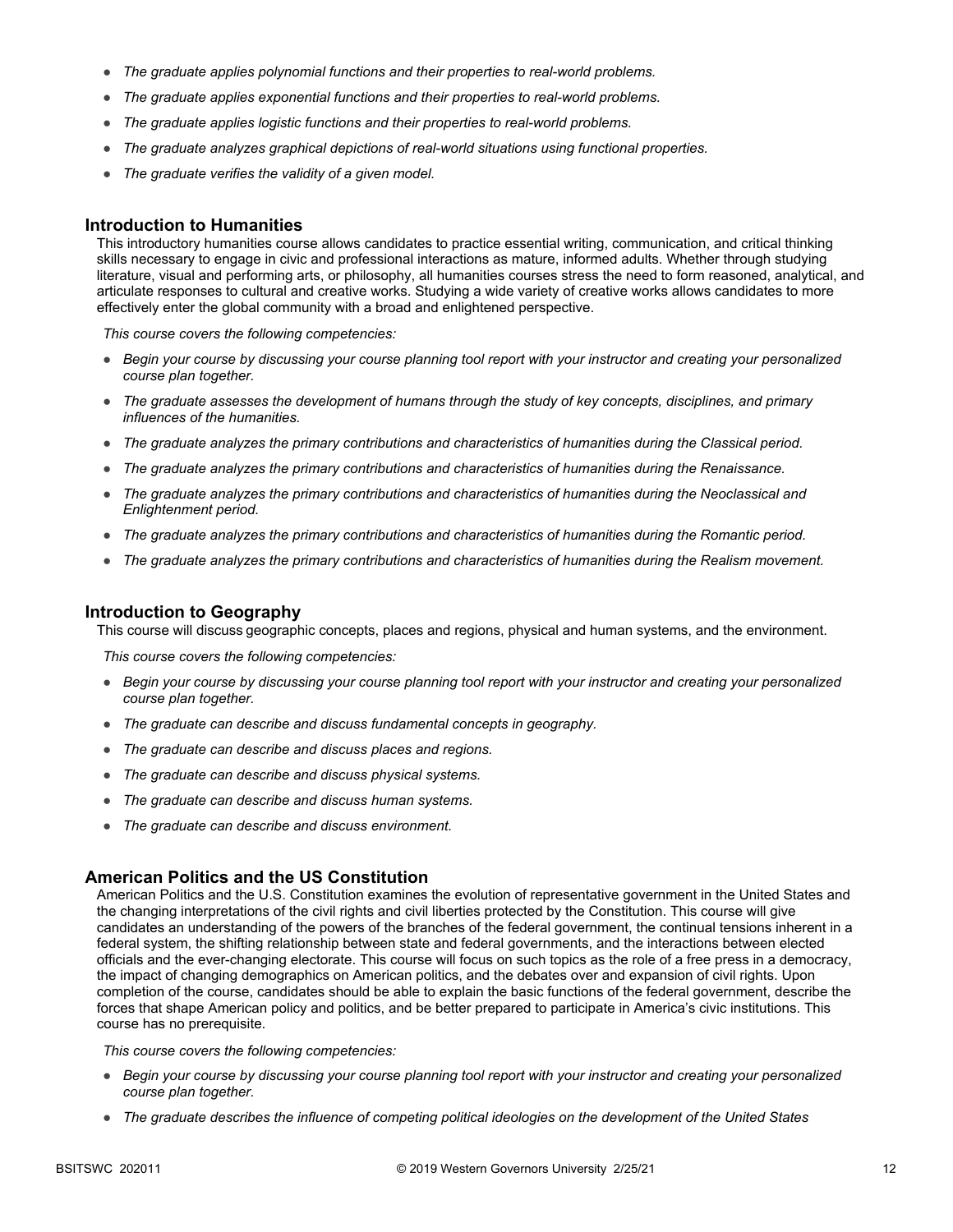*government.*

- *The graduate explains how the structure and powers of the United States government interact to form public policy.*
- *The graduate examines the influence of political parties, citizens, and non-governmental organizations on elections and other political processes inside a participatory democracy.*
- *The graduate examines the struggle to balance individual liberty, public order, and state's rights.*
- *The graduate examines the influence of the media, public opinion, and political discourse on American democracy.*

### **Ethics in Technology**

Ethics in Technology examines the ethical considerations of technology in each of four categories: privacy, accuracy, property, and access. The course presents a range of technologies and issues that challenge technologists in the field of information ethics. Candidates are introduced to a decision-making process as informed by ethical frameworks that outline key ethical considerations within the technologies presented. Candidates will study specific cases to help inform their professional responsibilities in how to navigate the important controversies in topics such as surveillance, social media, hacking, data manipulation, plagiarism and piracy, artificial intelligence, responsible innovation, and the digital divide. This course has no prerequisites.

*This course covers the following competencies:*

- *Begin your course by discussing your course planning tool report with your instructor and creating your personalized course plan together.*
- *The graduate explains the role of ethical principles (i.e. theories, concepts, frameworks) in ethical decision-making in the information age.*
- *The graduate explains how IT professionals address ethical challenges regarding data privacy.*
- *The graduate explains how IT professionals address ethical challenges regarding data accuracy.*
- *The graduate explains how IT professionals address ethical challenges regarding data property.*
- *The graduate explains how IT professionals address ethical challenges regarding data access.*
- *The graduate explains how IT professional address the role of professionals standards and codes of conduct in ethical decision-making.*

### **Technical Communication**

#### **Technical Communication**

This course covers basic elements of technical communication, including professional written communication proficiency; the ability to strategize approaches for different audiences; and technical style, grammar, and syntax proficiency.

*This course covers the following competencies:*

- *Begin your course by discussing your course planning tool report with your instructor and creating your personalized course plan together.*
- *The graduate integrates basic elements of professional discourse, including audience analysis, the writing process, correct grammar, and appropriate design elements, into technical communication artifacts.*
- *The graduate makes strategic and appropriate communication decisions based on the audience.*
- *The graduate creates various technically written artifacts using appropriate technical communication concepts.*

### **Web Development**

#### **Web Development Foundations**

This course introduces students to web design and development by presenting them with HTML5 and Cascading Style Sheets (CSS), the foundational languages of the web, by reviewing media strategies and by using tools and techniques commonly employed in web development.

*This course covers the following competencies:*

● *Begin your course by discussing your course planning tool report with your instructor and creating your personalized course plan together.*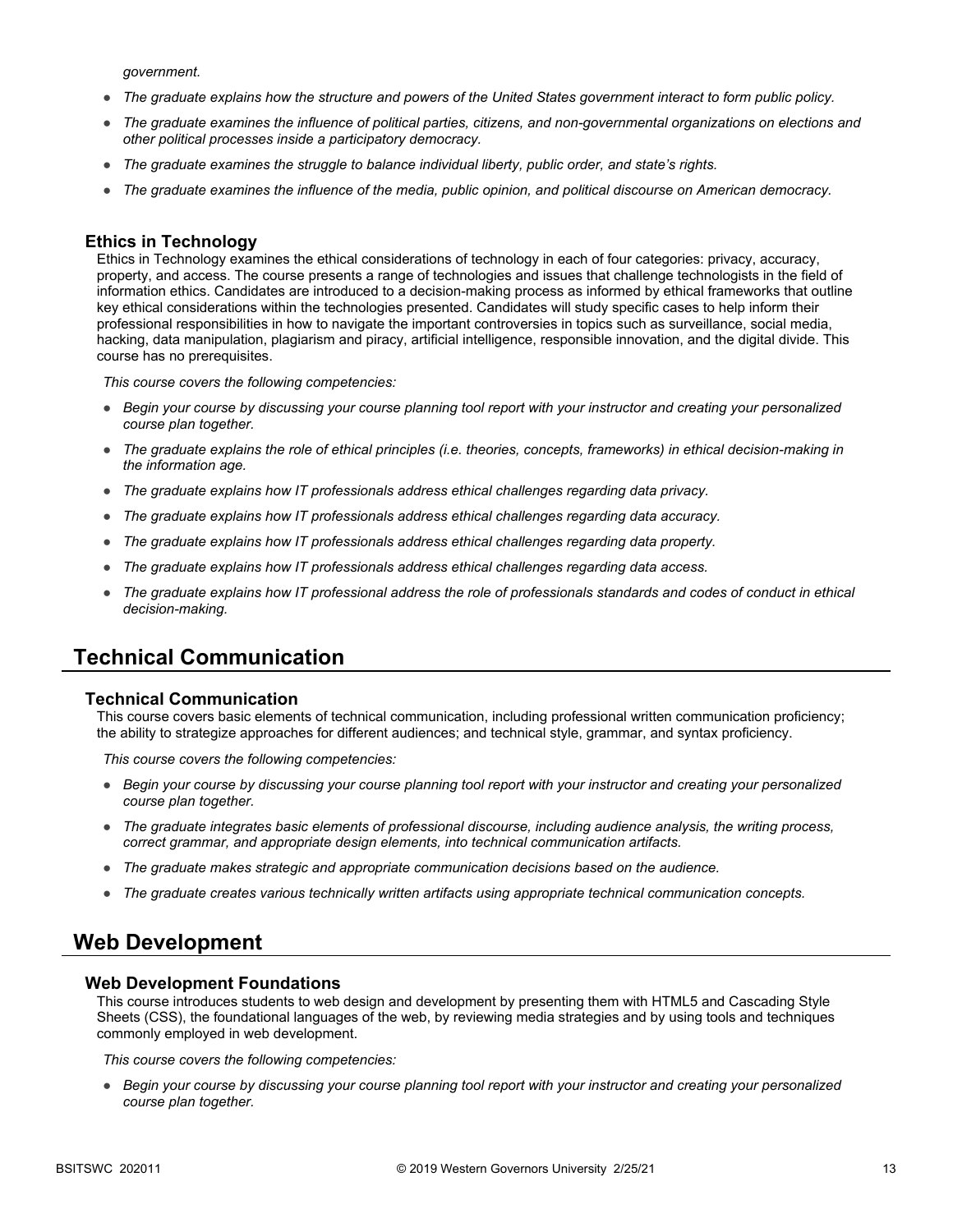- *The graduate creates web pages using a graphic user interface (GUI) editor as well as basic HTML5 and CSS 3 elements.*
- *The graduate develops a plan for creating and maintaining a website that addresses specific business needs while maintaining industry and ethical standards.*

### **Web Development Applications**

This course builds upon a student's manual coding skills by teaching how to develop web documents and pages using the web development trifecta: Hypertext Markup Language version 5 (HTML5), Cascading Style Sheets version 3 (CSS3), and JavaScript. Students will utilize the skills learned in this course to create web documents and pages that easily adapt to display on both traditional and mobile devices. In addition, students will learn techniques for code validation and testing, form creation, inline form field validation, and mobile design for browsers and apps, including Responsive Web Design (RWD).

*This course covers the following competencies:*

- *Begin your course by discussing your course planning tool report with your instructor and creating your personalized course plan together.*
- *The graduate assembles web pages by using, creating, and validating HTML5 code.*
- *The graduate develops web documents using CSS3 to position and format content, to enhance accessibility, and to create effects such as transformations, transitions, and animations.*
- *The graduate uses JavaScript to enhance web development and design.*
- *The graduate improves the functionality of web pages using HTML5 APIs to add features such as geolocation, dragand-drop, canvas, and offline web applications.*
- *The graduate validates user input forms using both HTML5 and JavaScript techniques.*
- *The graduate develops web pages tested for compatibility between traditional and mobile devices.*

#### **User Interface Design**

This course covers tools and techniques employed in user interface design, including web and mobile applications. Concepts of clarity, usability, and detectability are included in this course, as well as other design elements such as color schemes, typography, and layout. Techniques like wireframing, usability testing, and SEO optimization are also covered.

*This course covers the following competencies:*

- *Begin your course by discussing your course planning tool report with your instructor and creating your personalized course plan together.*
- *The graduate describes user interface design project constructs.*
- *The graduate describes the user interface design process.*
- *The graduate explains the relationship between the user and the site design.*
- *The graduate explains user interface design principles.*
- *The graduate builds a web page wireframe.*
- *The graduate creates multiple web pages, using best practices in design technique.*
- *The graduate creates a navigation hierarchy for a website.*
- *The graduate analyzes best practices in designing interactive elements of User Interfaces.*
- *The graduate explains the best practice strategies for maintaining websites, including Search Engine Optimization.*

### **Network and Security**

#### **Network and Security - Foundations**

Network and Security - Foundations introduces students to the components of a computer network and the concept and role of communication protocols. The course covers widely used categorical classifications of networks (e.g., LAN, MAN, WAN, WLAN, PAN, SAN, CAN, and VPN) as well as network topologies, physical devices, and layered abstraction. The course also introduces students to basic concepts of security, covering vulnerabilities of networks and mitigation techniques, security of physical media, and security policies and procedures. This course has no prerequisites.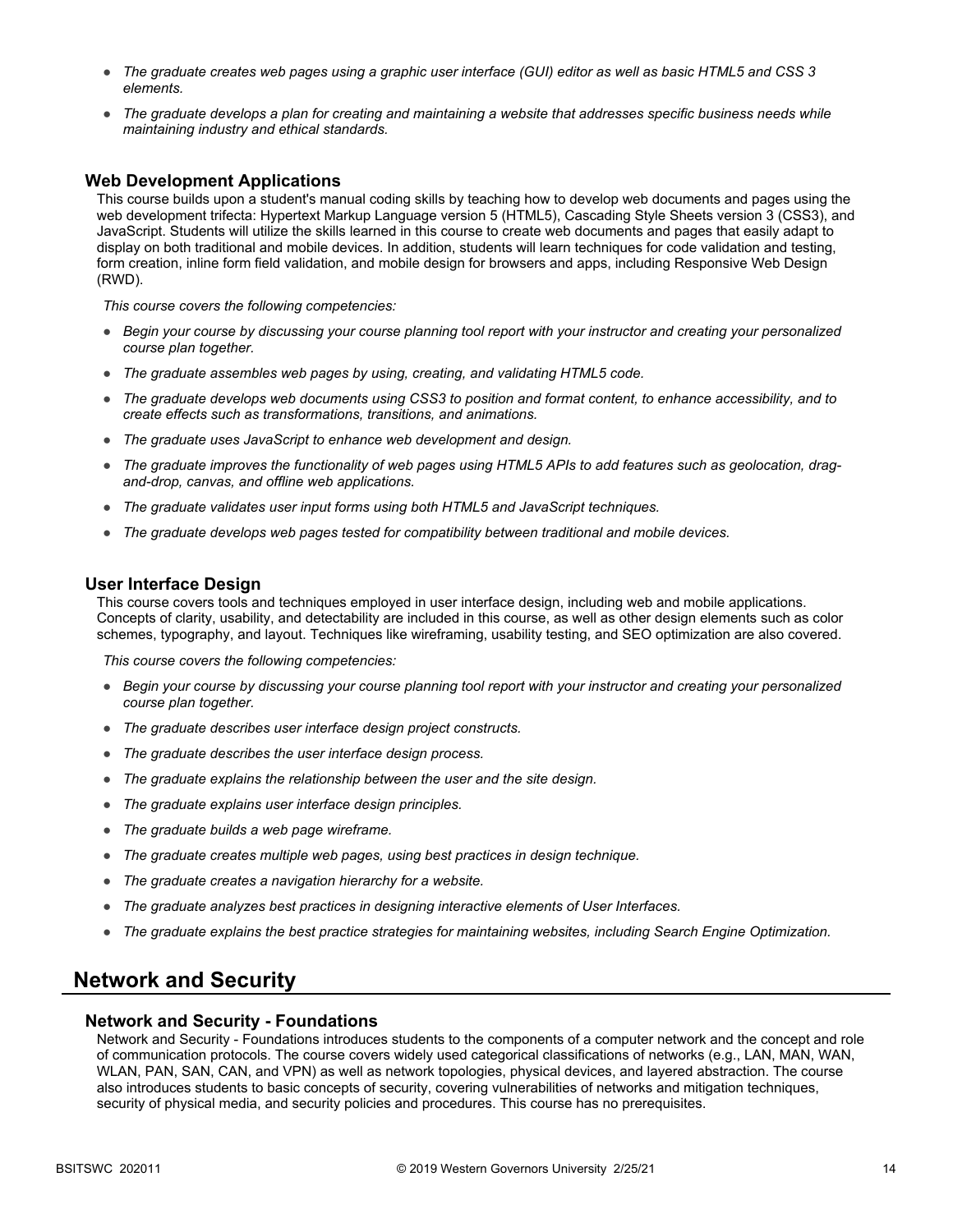*This course covers the following competencies:*

- *Begin your course by discussing your course planning tool report with your instructor and creating your personalized course plan together.*
- *The graduate identifies fundamental networking concepts to support an organization.*
- *The graduate identifies the fundamentals of network security concepts to support an organization.*
- *The graduate determines appropriate network security operations to protect an organization's assets.*

### **Data Management**

### **Data Management - Foundations**

This course introduces students to the concepts and terminology used in the field of data management. Students will be introduced to Structured Query Language (SQL) and will learn how to use Data Definition Language (DDL) and Data Manipulation Language (DML) commands to define, retrieve, and manipulate data. This course covers differentiations of data—structured vs. unstructured and quasi-structured (relational, hierarchical, XML, textual, visual, etc); it also covers aspects of data management (quality, policy, storage methodologies). Foundational concepts of data security are included.

*This course covers the following competencies:*

- *Begin your course by discussing your course planning tool report with your instructor and creating your personalized course plan together.*
- *The graduate explains how data, databases, and data management are used in today's organizations.*
- *The graduate analyzes the relational model of data.*
- *The graduate implements SQL concepts and coding.*
- *The graduate demonstrates an understanding of the concepts involved in the modeling of data.*
- *The graduate demonstrates appropriate strategies to normalize data.*
- *The graduate interprets the concepts of analytical processing within the context of business intelligence.*

### **Data Management - Applications**

This course covers conceptual data modeling and provides an introduction to MySQL. Students will learn how to create simple to complex SELECT queries including subqueries and joins, and students will also learn how to use SQL to update and delete data. Topics covered in this course include exposure to MySQL; developing physical schemas; creating and modifying databases, tables, views, foreign keys/primary keys (FKs/PKs), and indexes; populating tables; and developing simple Select-From-Where (SFW) queries to complex 3+ table join queries.

*This course covers the following competencies:*

- *Begin your course by discussing your course planning tool report with your instructor and creating your personalized course plan together.*
- *The graduate creates conceptual data models and translates them into physical schemas.*
- *The graduate creates databases utilizing SQL Data Definition Language (DDL) in MySQL environment.*
- *The graduate writes code to create and modify tables and views employing SQL Data Definition Language (DDL) in MySQL environment.*
- *The graduate writes code to create and modify Primary Keys (PKs) and Foreign Keys (FKs) and Indexes with SQL Data Definition Language (DDL) in MySQL environment.*
- The graduate populates tables with insert, update, and delete using DML in MySQL environment.
- *The graduate creates simple Select-From-Where (SFW) and complex 3+ table join queries with Data Manipulation Language (DML) in MySQL environment.*

#### **Advanced Data Management**

Advanced Data Management enables organizations to extract and analyze raw data. Skillful data management allows organizations to discover and explore data in ways that uncover trends, issues, and their root causes. In turn, businesses are better equipped to capitalize on opportunities and more accurately plan for the future. As organizations continue to extract larger and more detailed volumes of data, the need is rapidly growing for IT professionals possessing data management skills. These skills include performing advanced relational data modeling as well as designing data marts,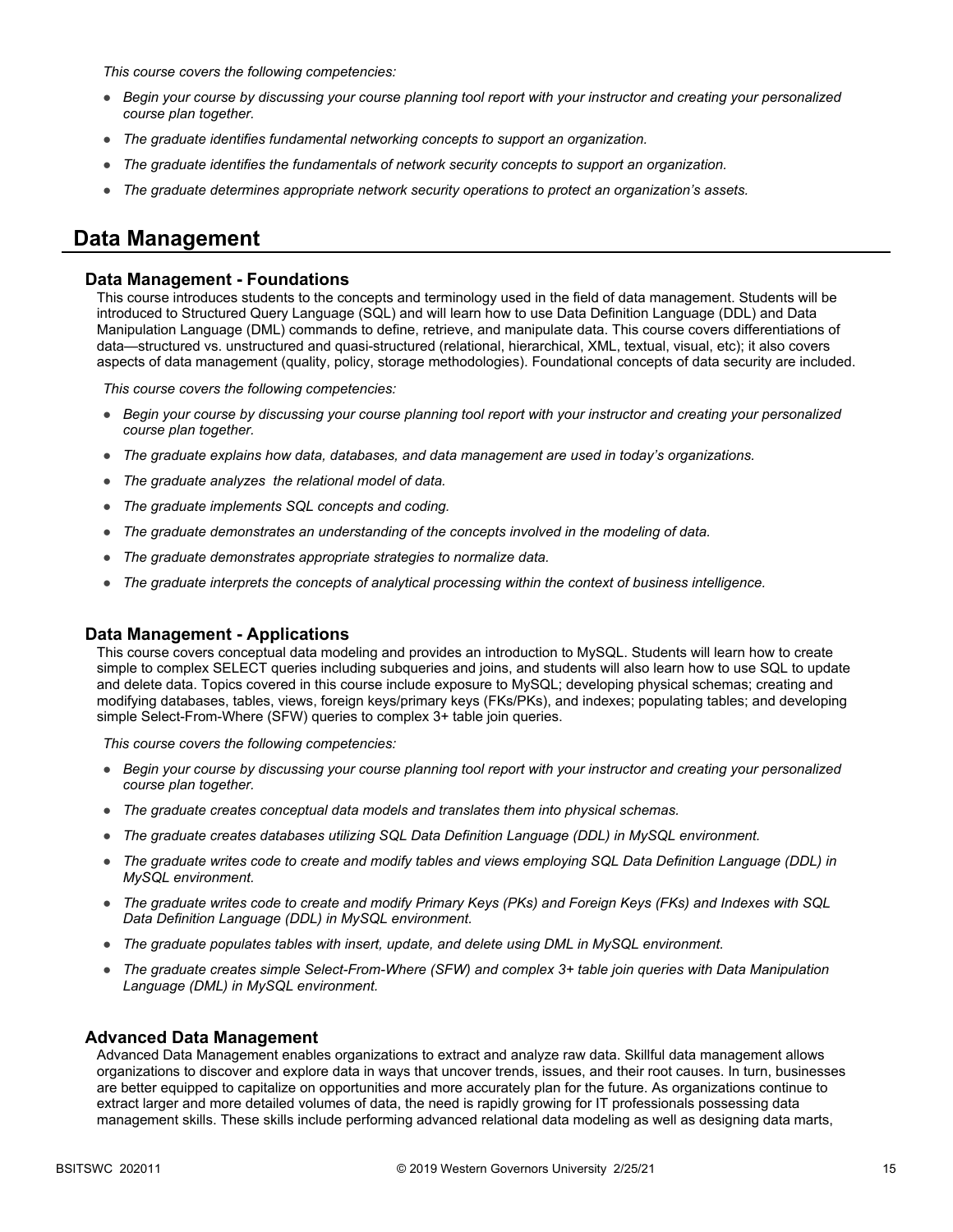lakes, and warehouses. This course will empower software developers with the skills to build business logic at the database layer to employ more stability and higher data-processing speeds. Data analysts will gain the ability to automate common tasks to summarize and integrate data as they prepare it for analysis. Data Management is a prerequisite for this course.

*This course covers the following competencies:*

- *Begin your course by discussing your course planning tool report with your instructor and creating your personalized course plan together.*
- *The graduate writes complex SQL statements in order to implement functions, stored procedures, and triggers to prepare data sets for data analysis and manipulation.*
- *The graduate configures data extraction, transformation, and loading tasks in order to automate data integration.*

### **Business of IT**

### **Business of IT - Project Management**

In this course, students will build on industry standard concepts, techniques, and processes to develop a comprehensive foundation for project management activities. During a project's life cycle, students will develop the critical skills necessary to initiate, plan, execute, monitor, control, and close a project. Students will apply best practices in areas such as scope management, resource allocation, project planning, project scheduling, quality control, risk management, performance measurement, and project reporting. This course prepares students for the following certification exam: CompTIA Project+.

*This course covers the following competencies:*

- *Begin your course by discussing your course planning tool report with your instructor and creating your personalized course plan together.*
- *The graduate applies key project management processes to guide business initiatives.*
- *The graduate determines the impact of project constraints and influences to manage risk.*
- *The graduate applies communication methods and change control processes to maintain clarity of project plans, activities, and changes for stakeholders.*
- *The graduate determines project tools and documentation methods to measure and monitor project performance.*

#### **Business of IT - Applications**

Business of IT—Applications examines Information Technology Infrastructure Library (ITIL®) terminology, structure, policies, and concepts. Focusing on the management of information technology (IT) infrastructure, development, and operations, students will explore the core principles of ITIL practices for service management to prepare them for careers as IT professionals, business managers, and business process owners. This course has no prerequisites.

*This course covers the following competencies:*

- *Begin your course by discussing your course planning tool report with your instructor and creating your personalized course plan together.*
- *The graduate understands the key concepts of service management.*
- *The graduate understands how the ITIL guiding principles can help an organization adopt and adapt service management.*
- *The graduate understands the four dimensions of service management.*
- *The graduate understands the purpose and components of the ITIL service value system.*
- *The graduate understands the activities of the service value chain, and how they interconnect.*
- *The graduate recognizes the purpose and key terms of 15 ITIL practices.*
- *The graduate understands 7 key ITIL practices.*

### **Software**

#### **Scripting and Programming - Applications**

Scripting and Programming - Applications for undergraduates explores the various aspects of the C++ programming language by examining its syntax, the development environment, and tools and techniques to solve some real-world problems.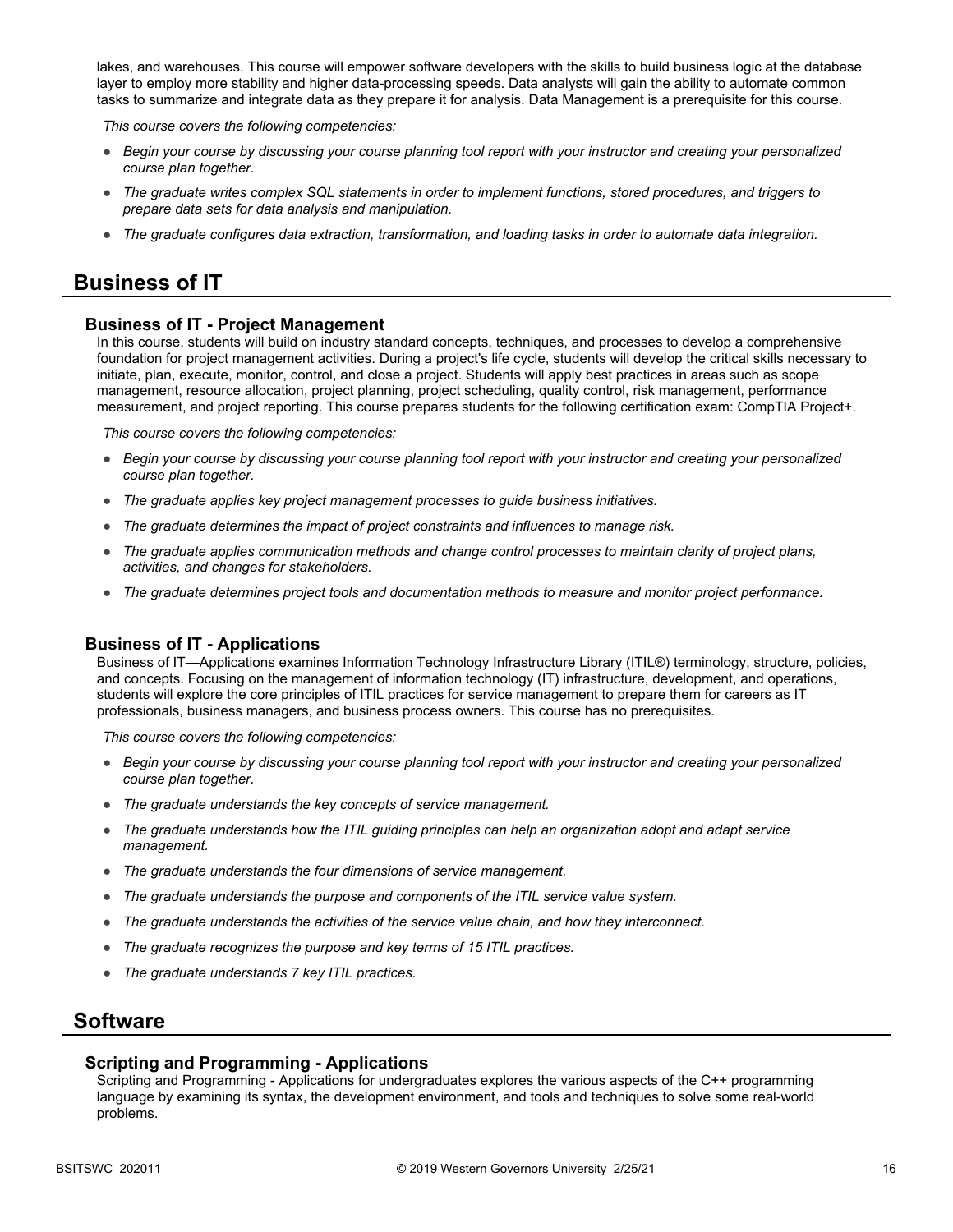*This course covers the following competencies:*

- *Begin your course by discussing your course planning tool report with your instructor and creating your personalized course plan together.*
- *The graduate applies fundamental programming concepts in a specific programming environment.*
- *The graduate prepares code which declares, initializes, and assigns values to variables of appropriate types as part of the application development process.*
- *The graduate writes code that implements decision and loop constructs to control the flow of a program.*
- *The graduate creates arrays in order to solve complex problems.*
- *The graduate applies pointers to solve complex problems.*
- *The graduate writes code that creates and manipulates functions and files.*
- *The graduate applies object-oriented programming concepts in order to create a basic application.*

### **Software Engineering**

This course introduces the concepts of software engineering to students who have completed the core courses in programming and project management. The principles build on previously acquired concepts, switching the emphasis from programming simple routines to engineering robust and scalable software solutions. This course does not cover programming, but provides an overview of software engineering processes and their challenging nature, focusing on the need for a disciplined approach to software engineering. A generic process framework provides the groundwork for formal process models. Prescriptive process models such as the waterfall model and agile development are included. An introduction to the elements and phases of software engineering is included, which explores requirements for engineering, design concepts, and software quality.

*This course covers the following competencies:*

- *Begin your course by discussing your course planning tool report with your instructor and creating your personalized course plan together.*
- *The graduate applies software engineering core principles, the generic process framework, and introductory software engineering concepts to a software project.*
- *The graduate recommends a software engineering process model for a project.*
- *The graduate interprets requirements refined through the software engineering process.*
- The graduate designs requirements-based software solutions using software engineering design concepts and *patterns.*
- *The graduate integrates software quality testing and assurance throughout the software development process.*

### **Software I – C#**

Software I builds object-oriented programming expertise and introduces powerful new tools for C# application development. You will learn about and put into action class design, exception handling, and other object-oriented principles and constructs to develop software that meets business requirements. This course requires foundational knowledge of object-oriented programming. Scripting and Programming: Foundations and Scripting and Programming: Applications are prerequisites for this course.

- *Begin your course by discussing your course planning tool report with your instructor and creating your personalized course plan together.*
- *The graduate designs software solutions with appropriate classes, objects, methods, and interfaces to achieve specific goals.*
- *The graduate implements object-oriented design principles (e.g., inheritance, encapsulation, and abstraction) in developing applications for ensuring the application's scalability.*
- *The graduate produces applications using high-level programming language constructs to meet business requirements.*
- *The graduate incorporates simple exception handling in application development for improving user experience and application stability.*
- *The graduate develops user interfaces to meet project requirements.*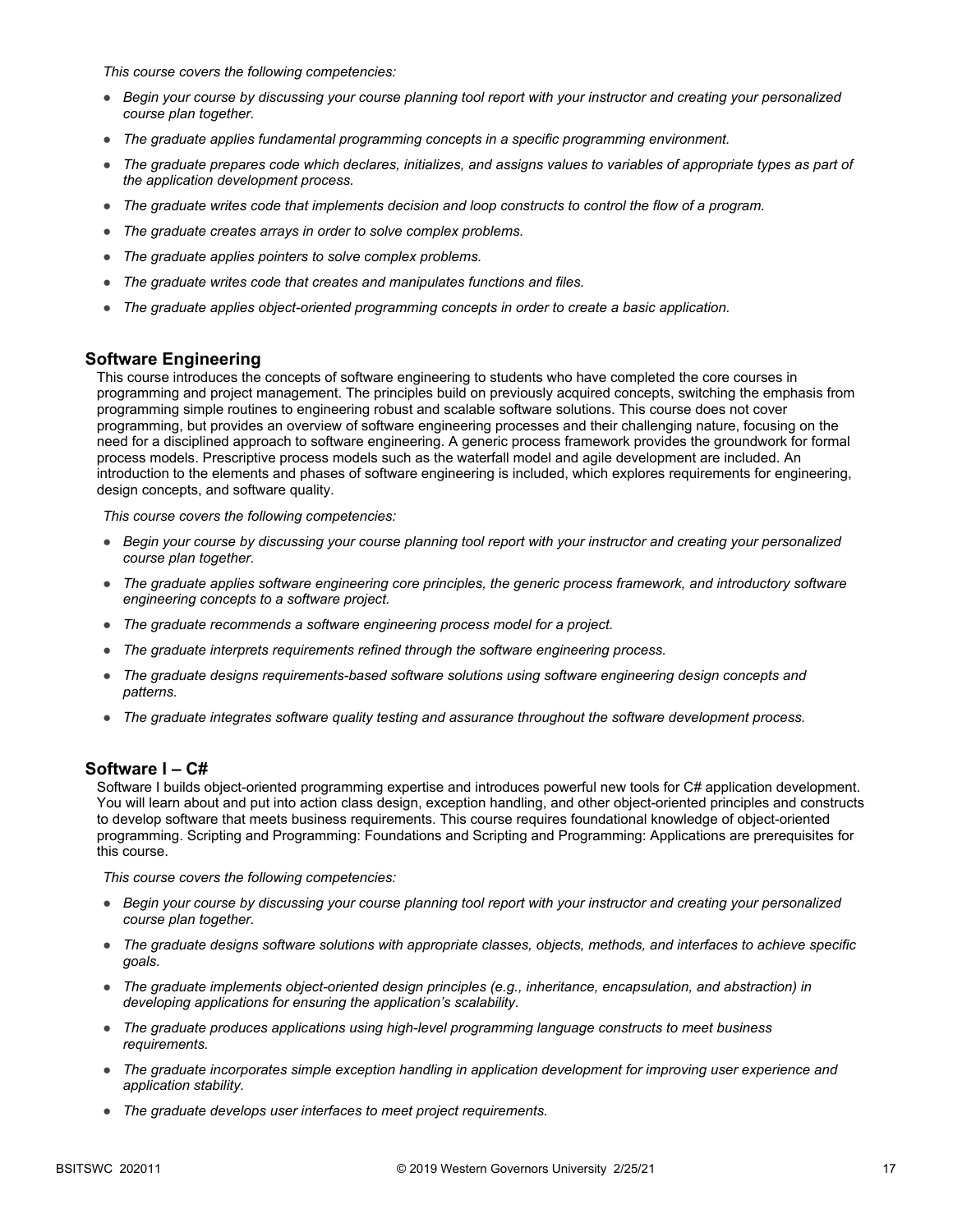### **User Experience Design**

User Experience Design explores multiple tools and techniques used in user experience design. Students are presented with an in-depth view of activities involved in the design of user experience and have the opportunity to create several deliverables, including persona profiles, information architectures, and prototypes of different levels of fidelity. In addition, the course also covers usability testing and the evaluation of quantitative and qualitative data derived from these and other experiments.

*This course covers the following competencies:*

- *Begin your course by discussing your course planning tool report with your instructor and creating your personalized course plan together.*
- *The graduate establishes user experience design processes as part of solution development.*
- *The graduate designs user-centered experiences using industry standard UX design tools and techniques.*
- *The graduate conducts usability testing for gathering actionable feedback applicable to user-centered design.*
- *The graduate evaluates qualitative and quantitative data from UX design experiments for improving the user experience.*

### **Software II – Advanced C#**

Software II - C# refines object-oriented programming expertise and builds database and file server application development skills. You will learn about and put into action lambda expressions, collections, and input/output to develop software with C# that meets business requirements. This course requires intermediate expertise in object-oriented programming and the C# language. The prerequisite for this course is Software I - C#.

*This course covers the following competencies:*

- *Begin your course by discussing your course planning tool report with your instructor and creating your personalized course plan together.*
- *The graduate produces database and file server applications using advanced constructs in a high-level programming language to meet business requirements.*
- *The graduate incorporates lambda expressions in application development to meet business requirements more efficiently.*
- *The graduate incorporates nongeneric collections and generic collections in application development to manipulate data more efficiently.*
- *The graduate applies application programming interfaces (APIs) in application development to support end users in various geographic regions.*
- *The graduate incorporates advanced exception control mechanisms in application development for improving user experience and application stability.*

### **Software Quality Assurance**

Software Quality Assurance applies a QA focus to every phase of the software development life cycle. This course investigates best practices for quality analysis, quality planning, and testing strategies as they pertain to the everyday practice of software development. Students will come to understand how their work fits into the bigger picture: how QA, testing, and code-writing practices interact within specific process models; the potential impact of new code on existing code or on other applications; the importance of usability, and the influence users have on the ultimate success of an application. Students will explore test plans, test cases, unit tests, integration tests, regression tests, usability tests, and test and review tools.

- *Begin your course by discussing your course planning tool report with your instructor and creating your personalized course plan together.*
- *The graduate integrates quality best practices throughout the software development life cycle to improve the quality of code.*
- *The graduate recognizes the impact of different types of tests on the software development process in the context of quality-centered software development.*
- *The graduate uses test and review tools to uncover flaws or weaknesses in code.*
- *The graduate conducts unit tests to validate code.*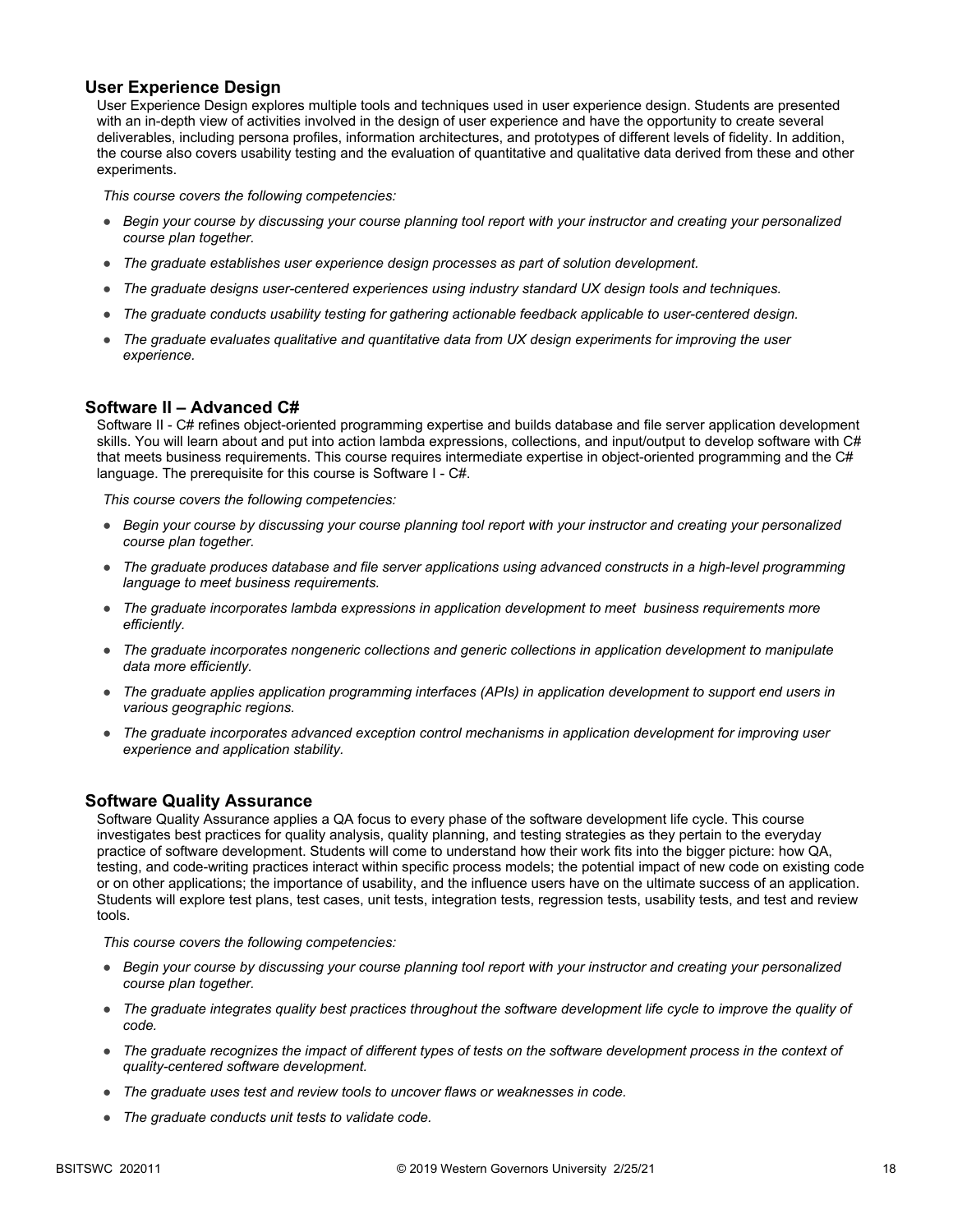# **Computer Science**

### **Data Structures and Algorithms I**

Data Structures and Algorithms I covers the fundamentals of dynamic data structures, such as bags, lists, stacks, queues, trees, hash tables, and their associated algorithms. With Python software as the basis, the course discusses object-oriented design and abstract data types as a design paradigm. The course emphasizes problem solving and techniques for designing efficient, maintainable software applications. Students will implement simple applications using the techniques learned.

*This course covers the following competencies:*

- *Begin your course by discussing your course planning tool report with your instructor and creating your personalized course plan together.*
- *The graduate determines the appropriate implementation of data types to design efficient and maintainable software.*
- *The graduate determines which dynamic data structures are applicable for developing scalable software.*
- *The graduate decides on an efficient algorithm for developing usable software.*

# **Leadership and Management Specialty**

### **Organizational Behavior and Leadership**

Organizational Behavior and Leadership explores how to lead and manage effectively in diverse business environments. The course requires students to demonstrate the ability to apply organizational leadership theories and management strategies in a series of scenario-based problems.

*This course covers the following competencies:*

- *The graduate can describe the effects of specified influences on individual behavior.*
- *The graduate can recommend appropriate principles or techniques for guiding the development of a group.*
- *The graduate can determine which type of team and team leadership should be used to accomplish a task or project.*
- *The graduate analyzes the culture within an organization to determine how to work effectively within that organization.*
- *The graduate can analyze leadership theories, methods, and tools in given situations and select the appropriate behavior of the leader.*
- *The graduate can develop and recommend how to implement effective performance evaluation processes.*

### **Software Development**

### **Mobile Application Development Using C#**

Mobile Application Development Using C# introduces students to programming for mobile devices. Building on students' previous knowledge of programming in C#, this course investigates Xamarin.Forms and how it can be used to build a mobile application. This course explores a broad range of topics, including mobile user interface design and development, building applications that adapt to different mobile devices and platforms, managing data using a local database, and consuming REST-based web services. There are several prerequisites for this course: Software I, Software II, and UI Design.

*This course covers the following competencies:*

- *Begin your course by discussing your course planning tool report with your instructor and creating your personalized course plan together.*
- *The graduate develops a simple mobile application using an integrated development environment (IDE).*
- *The graduate develops a user interface for a mobile application.*
- *The graduate creates solutions to store, retrieve, and transmit mobile application data.*
- *The graduate develops an application that accounts for different platforms and device conditions.*

### **Capstone**

#### **Software Development Capstone**

The capstone assessment challenges students to demonstrate mastery of all the BSITSW program outcomes. Students will develop a software application to solve a problem of their choice constrained only by the technology requirements provided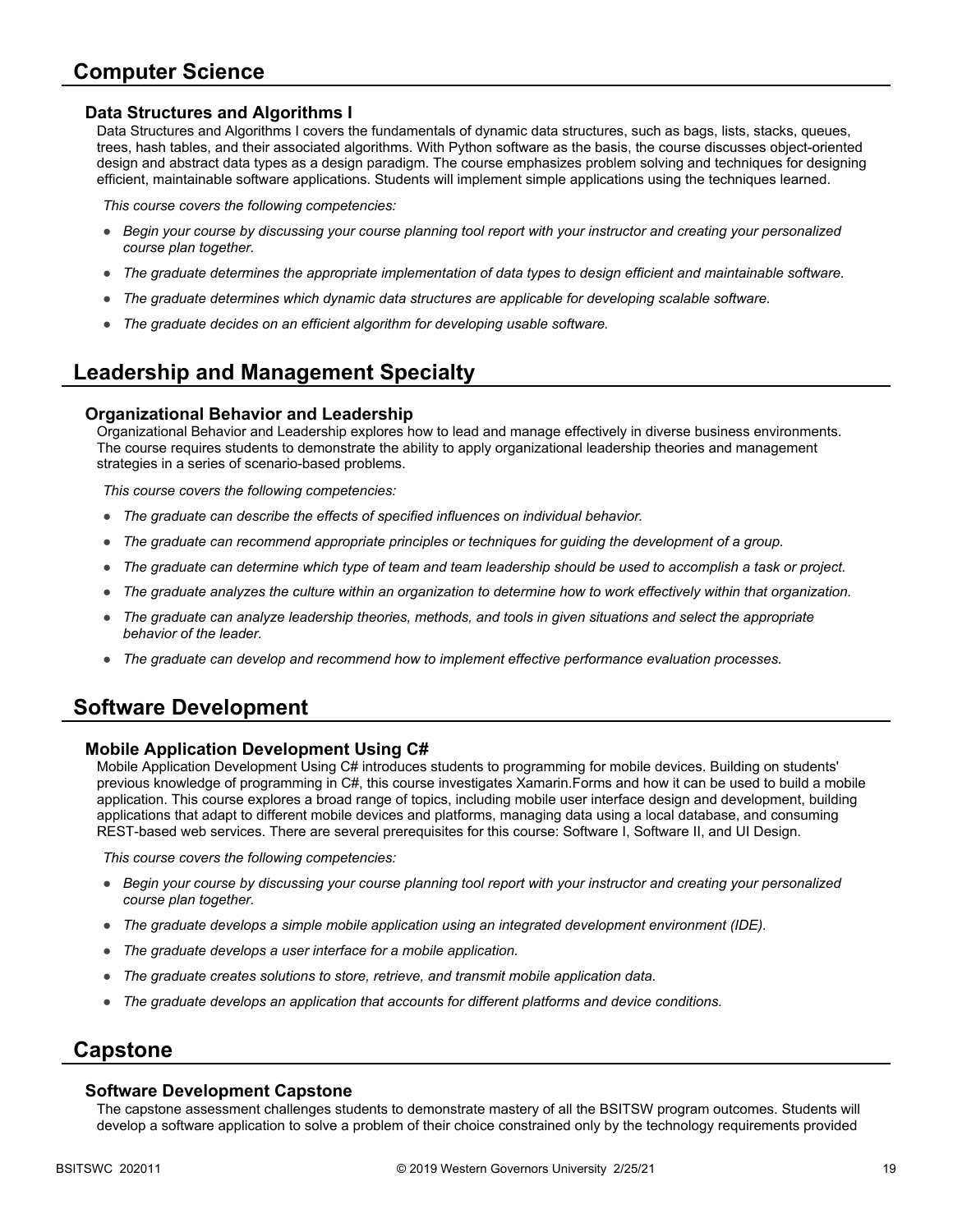in the assessment DRF.